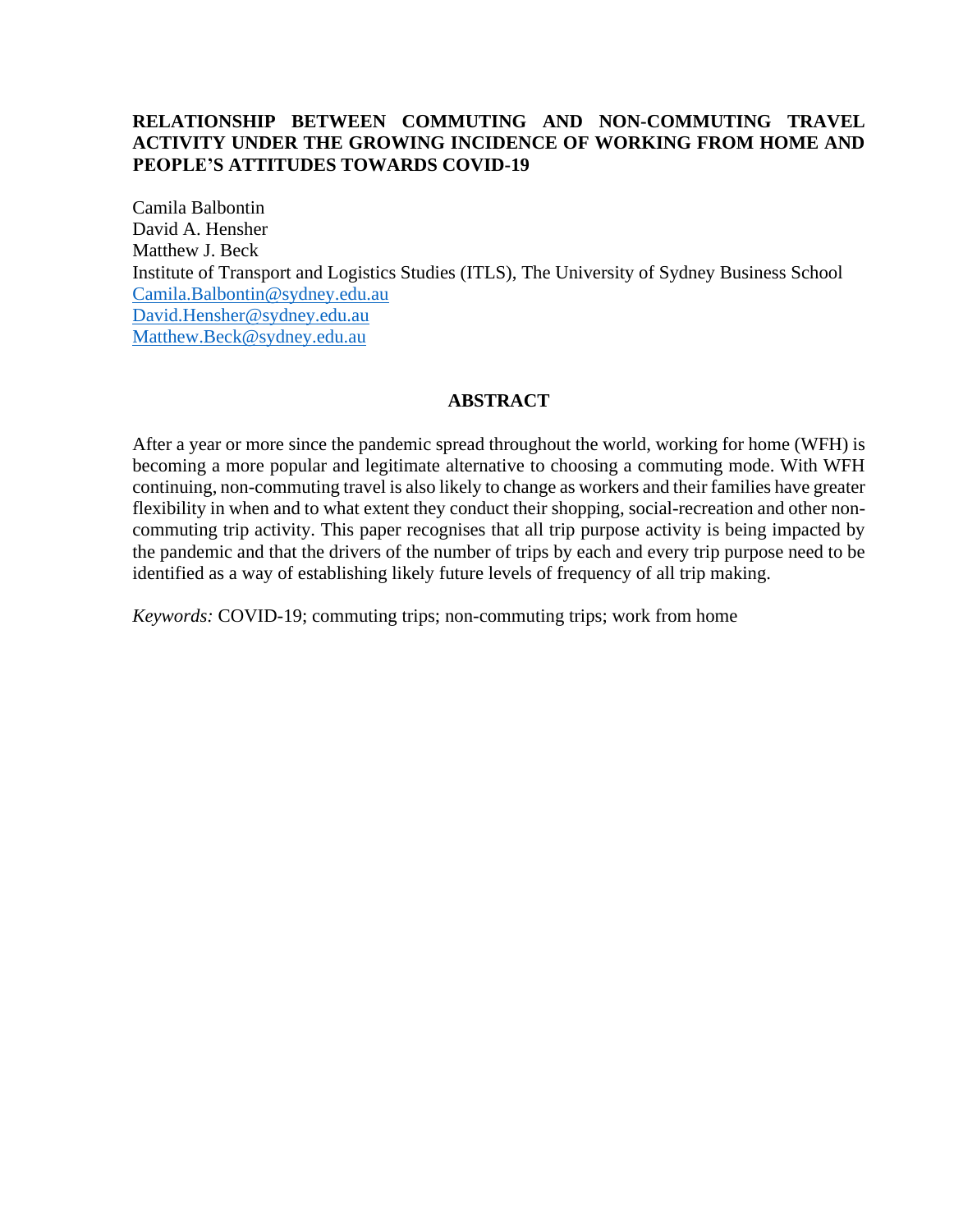### **1 INTRODUCTION**

COVID-19 has had a significant impact on how countries operate in various settings. In relation to work, there has been a substantial increase in working from home (WFH), which has had a range of impacts on people's lives. While travel to and from the workplace has been affected by the pandemic, so has travel for other purposes (for example, going to the supermarket or to the doctor). As part of a larger study focused on revisions to strategic transport models to accommodate WFH as a growing alternative to commuting mode choice (Hensher, Beck, et al., 2021; Hensher, Balbontin, et al., 2021), we need to recognise that changes in commuting activity as a result of increased WFH will also have an impact on the amount of non-commuting travel activity. With WFH changing the hours that many people actually work, including staggered working hours where commuting to the office occurs, the entire seven days of the week and weekend become candidate times for travel that pre-COVID-19 would have been more constrained as workers commuted five days a week and typically worked a 9 to 5 day, with variations around this common time slice.

This paper focuses on developing a series of models that use data collected during late 2020 in Australia (New South Wales and Queensland) in order to understand the relationship between working from home, perceptions about COVID-19, and one-way weekly trips for six trip purposes for both working and non-working people (unemployed or retired). Other studies on the impact of COVID-19 in Australia have focused on commuting (Beck & Hensher, 2020; Beck et al., 2020; Hensher et al., 2021).

For each trip purpose, a Poisson regression model is estimated, in which the dependent variable is the number of one-way weekly trips, a count variable. The candidate explanatory variables include sociodemographic characteristics of the participants (i.e., age, income, gender, profession), residential and work location (i.e., regional / suburban dummy variables), proportion of days worked from home relative to total days worked in the last week, and variables that represent the perception of COVID-19. For the latter, factor analysis is undertaken to combine responses to attitudinal questions that refer to the concern for COVID-19 in the life of each person and their community, the response of the authorities, and how comfortable they feel using public transport. An important objective of this study is to identify what are the systematic drivers influencing commuting and non-commuting travel behaviour for workers, non-workers and users in both regional and metropolitan areas during COVID-19, where working from home and bio-security concerns more generally are having a noticeable impact on travel behaviour.

The paper is organised as follows. The next section provides a brief background of other studies that have looked at the effects of COVID-19 on travel behaviour. Section 3 describes the data used in this study, followed by the methodology used. Section 5 presents the model results as well as a number of interesting mean direct elasticities. The next section presents simulated scenarios to analyse the level of sensitivity of the one-way weekly trips by purpose type; and the last section summarises the main findings.

## **2 BACKGROUND**

Since early 2020 when the COVID-19 pandemic spread across the world, many organisations and individuals have embarked on research designed to gain a better understanding of the impact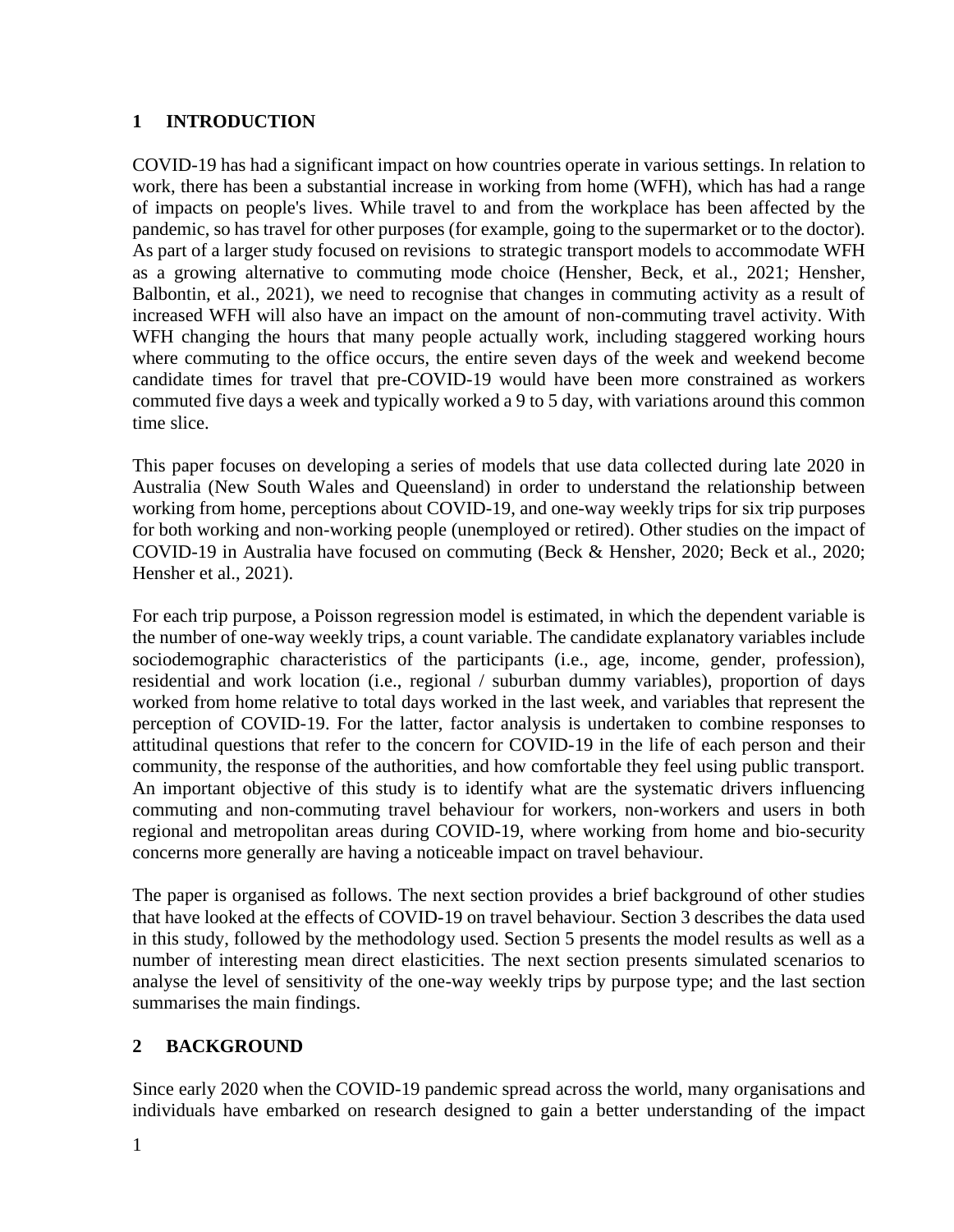that COVID-19 has had on the way we gave about our daily activities. The interest herein is on understanding the impact of COVID-19 travel behaviour, with the growth in working for home as an alternative to commuting in particular. Hensher, Beck, & Wei (2021) collected data in early 2020 in Australia to understand the number of one-way commuting trips by car and public transport in Australia given the disruptions caused by COVID-19. Their findings suggest that the increase in WFH has had a major impact on travel behaviour and needs to be embedded in future revisions of strategic transport model systems. Beck & Hensher (2020) analyse the implications on travel behaviour in Australia by mid-2020. Their findings suggest that by mid-2020, travel activity had started to slowly return to normal in Australia, in particular by private car and for trips related to shopping and social/recreation. However, work from home prevailed and respondents had a positive opinion towards it. Beck et al. (2020) look at WFH in more detail, finding that the role of the employer is very important and determines how many days people are working from home. They also find that WFH is generally higher in metropolitan areas and households with higher income levels, which is probably related to the nature of employment.

Hensher, Balbontin, Beck, & Wei (2021) formalise the relationship between WFH and commuting by day of the week and time of day using data collected in late 2020 in Australia. They use a mixed logit choice model to identify the influence of different explanatory variables such as income, age, concern about the use of public transport, among others, in the choice to WFH or to commute by different modes and at different times of the day. Their very high aggregate level results show that the adjustments of WFH should be around 0.3 and 0.4 representing the probability to WFH relative to commuting in any mode of transport (i.e., between 30 to 40% of workers WFH everyday).

Zhang, Hayashi, & Frank (2021) undertook a worldwide expert survey during the early stages of COVID-19 to understand the effect on travel. Their findings confirm that public transport usage decreased significantly, and most of the modal shift was to active transport followed by car, especially in Europe. Balbontin et al. (2021) compare travel behaviour in different countries around the world but using an online panel survey in Australia, South Africa and different countries in South America. Their results suggest a dramatic decrease in the use of public transport, but most of the participants had moved to private car, followed by active modes (bicycle and walk). Their results indicated a high incidence of WFH, either mandatory or by choice. Barbieri et al. (2021) study individual mobility patterns for all transport modes in ten countries on six continents. Their results show a substantial reduction in the frequency of commuting and non-commuting trips in all modes. The authors study the risk perception of using different modes of transport using three Likert-type queries. Their results suggest that socio-economic inequality and morbidity are related to health risks and also to perceived risks.

The Australian evidence aligns well with a recent USA study by Barrero, Bloom, & Davis (2021) who surveyed more than 30,000 USA residents over multiple waves in 2020 to investigate whether WFH will stick, and why. They found that 20 percent of full workdays will be supplied from home after the pandemic ends, compared with just 5 percent before, of which 2 days a week is not uncommon. They provide five reasons for this large shift: better-than-expected WFH experiences, new investments in physical and human capital that enable WFH, greatly diminished stigma associated with WFH, lingering concerns about crowds and contagion risks, and a pandemic-driven surge in technological innovations that support WFH. The consequences are that employees will enjoy large benefits from greater remote work, especially those with higher earnings; the shift to WFH will directly reduce spending in major city centres by at least 5-10 percent relative to the pre-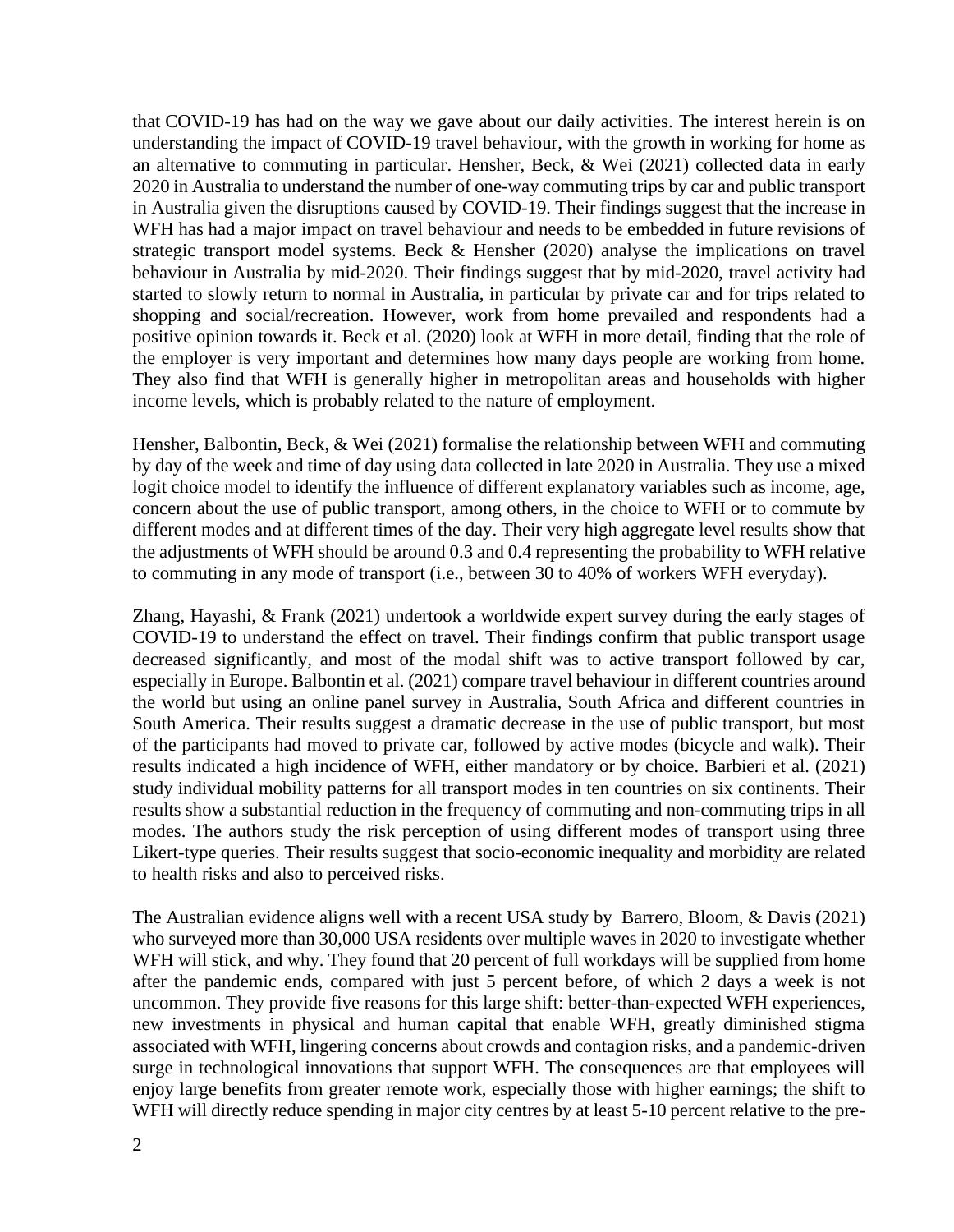pandemic situation; data on employer plans and the relative productivity of WFH imply a 5 percent productivity boost in the post-pandemic economy due to re-optimized working arrangements; and only one-fifth of this productivity gain will show up in conventional productivity measures, because they do not capture the time savings from less commuting. Contrasts with developing economies have been studied in Balbontin et al. (2021) who investigated the relationship between WFH and commuting activity in South Africa, and five South American capital cities (i.e., Buenos Aires, Bogotá, Lima, Quito and Santiago) in August-December 2020, using questions derived from the Australian study. The number of days working from home has more variation across countries, where the lowest is in Australia with 1.63 average days WFH, followed by South Africa with 2.31 days; and the highest is Argentina with 3.43 days WFH followed by Chile with 3.19 days.

There is still much more to be done on the longer-term impacts of COVID-19 on travel behaviour. To the best of our knowledge, this is the first study that analyses the implications of COVID-19, from a WFH perspective but also from an attitudes and perceptions perspective, for both commuting and non-commuting travel behaviour, including workers, non-workers, metropolitan and regional areas.

## **3 DATA DESCRIPTION**

The data used in this study was collected through an online survey in two states in Australia: New South Wales (NSW) and Queensland (QLD), in late 2020. The survey included questions on employment status, socio-demographics, work from home experience, travel behaviour, and attitudinal questions towards working from home, COVID-19, community and government response, among others. This paper focuses on understanding the effect of COVID-19 on respondents' travel behaviour for people currently employed and not employed. Six different purpose types are considered in this study: (1) commuting trips; (2) work-related trips; (3) education/childcare trips; (4) shopping trips (i.e., food and general shopping); (5) personal business trips; and (6) social recreation trips. The commuting and work-related trips are only valid when a respondent is currently employed, referred to as workers; otherwise, he/she is a non-worker. The analysis includes respondents that live in metropolitan areas – namely, in the Greater Sydney Metropolitan Area (GSMA) in NSW<sup>1</sup>, and in Southeast Queensland (SEQ<sup>2</sup>) in QLD – and respondents that live in regional areas in both NSW and  $QLD<sup>3</sup>$ . [Figure 1](#page-4-0) profiles the average number of one-way weekly trips by purpose type and employment status in the metropolitan and regional areas of NSW and QLD.

The majority of one-way weekly trips are commuting trips; they are higher in regional areas where we have observed far less days WFH. The second highest average number of trips is for shopping, followed by social/recreation activity. The number of trips with an education/childcare purpose is significantly lower for non-workers compared to workers in regional areas; the same relationship is true in metropolitan areas but the difference between workers and non-workers is small. The average number of personal business trips and social/recreation trips in regional areas are greater

<sup>&</sup>lt;sup>1</sup> This includes, Sydney, Newcastle, Wollongong/Illawarra, Central Coast,

<sup>2</sup> This includes Brisbane, the Sunshine Coast and the Gold Coast.

<sup>&</sup>lt;sup>3</sup> The regional areas in Queensland are Townsville, Cairns Toowoomba, Bundaberg, Gladstone, Mackay and Rockhampton. In NSW the regional Centres included are Wagga Wagga, Port Macquarie, Coffs Harbour, Tamworth, Armidale, Orange, Bathurst, Dubbo, Parkes and a number of smaller locations.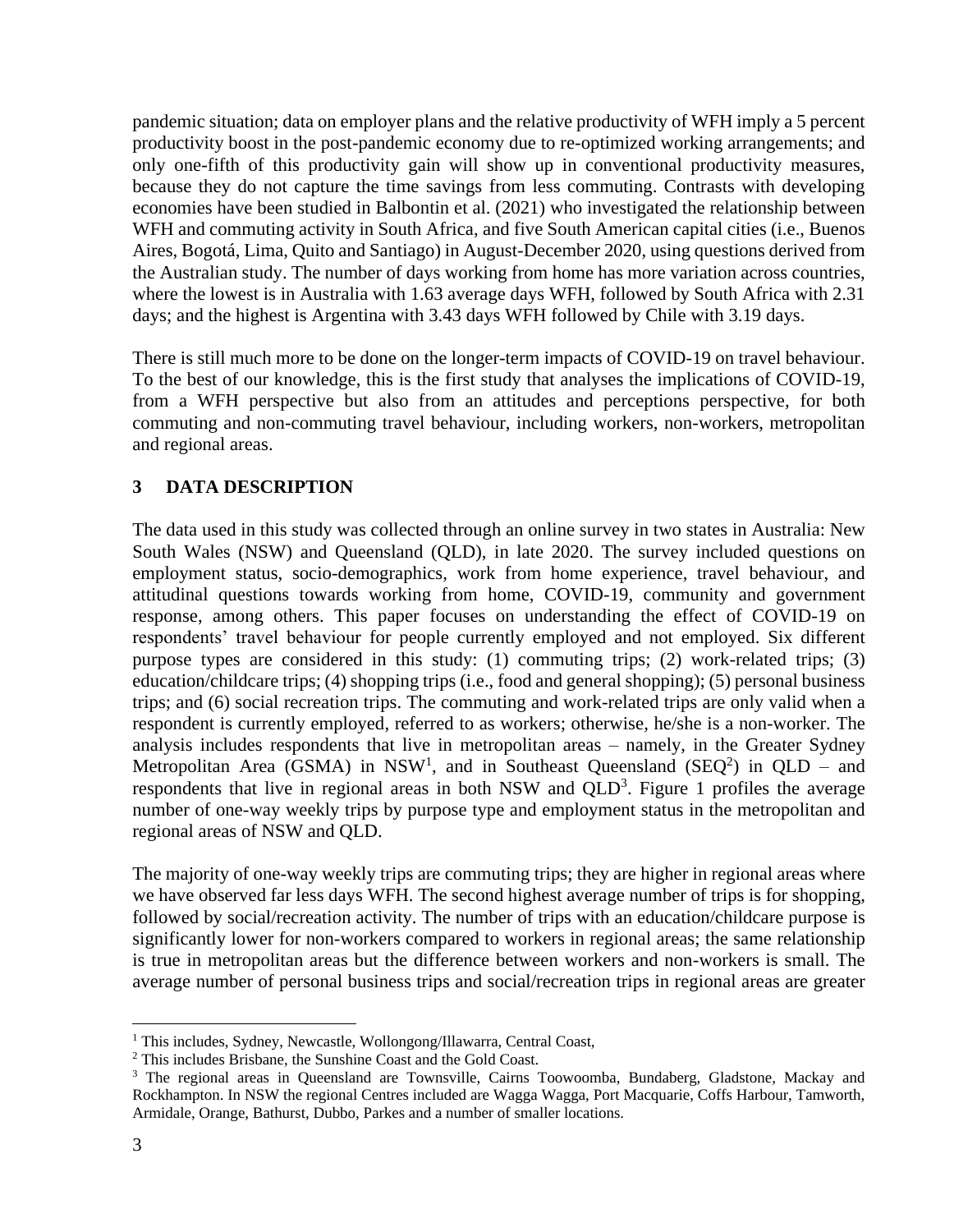for non-workers, but in metropolitan areas they are higher for workers. The average number of shopping trips is slightly higher for non-workers in metropolitan areas, and almost the same in regional areas, compared to workers. The average for personal business trips is higher for workers relative to non-workers in all areas except regional NSW. A summary of the non-attribute variables investigated as sources of variation on trip purposes are summarised in [Table 1.](#page-4-1) As expected, income is significantly lower for non-workers than workers, while age is also higher for nonworkers than workers. The proportion of days worked from home in a 7-day week is significantly higher in metropolitan areas (0.35) than in regional areas (0.14).



Category Metro Area Workers Metro Area Non-workers Regional Area Workers Regional Area Non-workers

**Figure 1: Average number of weekly trips by purpose in September 2020**

<span id="page-4-1"></span><span id="page-4-0"></span>

|                                                                  | <b>Metropolitan Area</b> |               | <b>Regional Area</b>     |               |
|------------------------------------------------------------------|--------------------------|---------------|--------------------------|---------------|
|                                                                  | Non-workers              | Workers       | Non-workers              | Workers       |
| Age (years)                                                      | 58.62 (17.04)            | 40.15 (13.42) | 57.27 (17.14)            | 38.62 (13.48) |
| Gender female (0,1)                                              | 62%                      | 64%           | 62%                      | 68%           |
| Number of adults in household                                    | 1.57(0.75)               | 1.68(1.01)    | 1.58(0.85)               | 1.66(0.98)    |
| Number of cars in household                                      | 1.30(0.77)               | 1.64(0.94)    | 1.59(1.14)               | 2.05(1.02)    |
| Number of children in household                                  | 0.75(1.17)               | 1.11(1.35)    | 0.90(1.36)               | 1.18(1.48)    |
| At least one child in primary school $(0,1)$                     |                          | 22%           | $\overline{\phantom{a}}$ | 23%           |
| Personal income ('000AUD\$)                                      | 35.68 (32.63)            | 78.14 (51.03) | 32.42 (27.58)            | 67.31 (46.31) |
| Proportion of days WFH                                           |                          | 0.35(0.43)    |                          | 0.14(0.30)    |
| Number of days WFH                                               |                          | 1.66(2.12)    | $\overline{\phantom{a}}$ | 0.61(1.40)    |
| Distance from home to office (kms)                               |                          | 19.48 (32.47) |                          | 18.38 (28.66) |
| Used car to go to work last week $(0,1)$                         |                          | 69%           |                          | 93%           |
| Used train/light rail to go to work last week $(0,1)$            | $\overline{\phantom{a}}$ | 12%           |                          | -             |
| Used bus to go to work last week $(0,1)$                         | $\overline{\phantom{a}}$ | 6%            | $\overline{\phantom{a}}$ | 1%            |
| Prior to COVID-19 used car to go to work $(0,1)$                 | $\overline{\phantom{a}}$ | 63%           | $\overline{\phantom{a}}$ | 93%           |
| Prior to COVID-19 used train/light rail to go to<br>work $(0,1)$ |                          | 20%           |                          |               |
| Prior to COVID-19 used bus to go to work $(0,1)$                 | $\overline{\phantom{a}}$ | 9%            |                          | 2%            |
| Brisbane $(0,1)$                                                 | 18%                      | 21%           |                          |               |

| Table 1: General descriptive statistics – mean (standard deviation) |               |
|---------------------------------------------------------------------|---------------|
| Matropolitan Araq                                                   | Regional Area |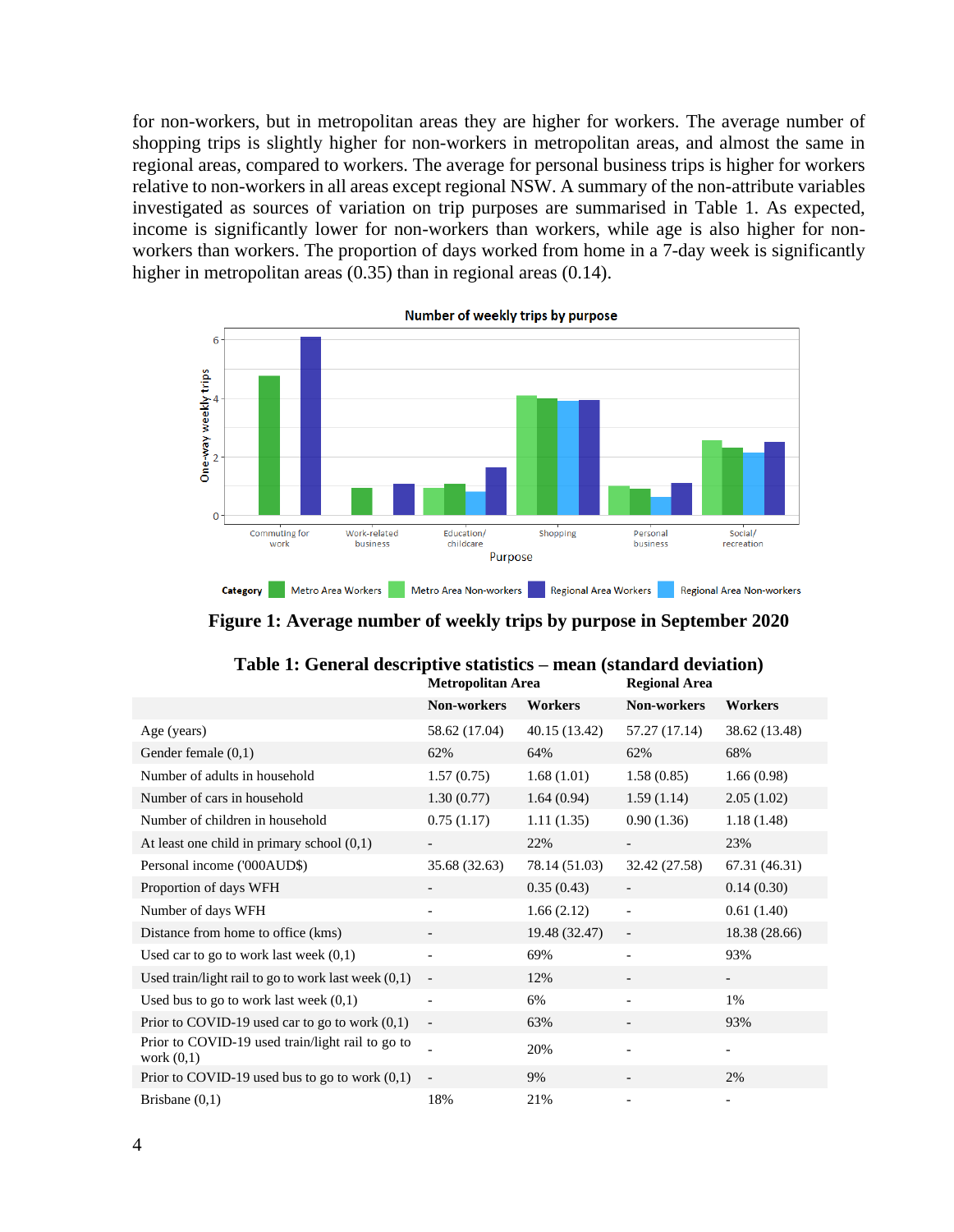|                                     | <b>Metropolitan Area</b> |     | <b>Regional Area</b>     |                          |
|-------------------------------------|--------------------------|-----|--------------------------|--------------------------|
| Central Coast $(0,1)$               | 12%                      | 7%  | $\overline{\phantom{0}}$ | $\overline{\phantom{0}}$ |
| Located in the state of NSW $(0,1)$ | 64%                      | 62% | 76%                      | 30%                      |
| Located in the state of $QLD(0,1)$  | 36%                      | 38% | 24%                      | 70%                      |
| Number of observations              | 269                      | 627 | 141                      | 311                      |

### **4 METHODOLOGY**

The purpose of this study is to understand how the number of one-way trips for different purposes are affected by the COVID-19 pandemic. The proportion of work being done from home is an observable variable that is directly related to COVID-19. However, there are other underlying attitudes towards COVID-19 that might be influencing travel behaviour. Factor analysis is used as a data reduction tool to synthetise different statements that were included in the survey to understand respondents' perceptions and attitudes towards COVID-19.

A Poisson regression model is estimated for the number of one-way weekly trips for each purpose type, location (metropolitan or regional area) and working status in late 2020. In total, 16 models were estimated for the workers in both metropolitan and regional areas and 12 for non-workers (which do not consider commuting or work-related trips). The dependent variables, the number of one-way weekly trips for each purpose, are non-negative discrete count values, with truncation at zero, which are defined as a discrete random variable,  $y_i$ , observed over one period of time. The Poisson regression probability is given by equation (1).

$$
P(y_i = k | \mu_i) = \frac{\exp(-\mu_i) \cdot \mu_i^k}{k!} \qquad k = 0, 1, ... \tag{1}
$$

The prediction rate,  $\mu_i$ , is both the mean and variance of  $y_i$  and is defined as follows:

$$
\mu_i = E(y_i = k \mid x_i) = \exp(\beta' x_i)
$$
\n(2)

The prediction rate or expected frequency of the number of days WFH was calculated as a function of different explanatory variables, shown in equation (3).

$$
\mu_i = \exp\left(\beta_0 + \sum_n \beta_n \cdot z_n \cdot d_a + \sum_m \beta_m \cdot x_m \cdot d_a + \sum_f \beta_f \cdot x_f + \varepsilon\right)
$$
\n(3)

where  $\beta_0$  represents the constant;  $z_n$  represents respondents socio-demographics (e.g., age, gender, income);  $x_m$  other respondents' characteristics such as distance from home to work, mode used, etc.;  $d_a$  dummy variables associated to each area;  $x_f$  represents the factor attributes to underlying attitudes towards COVID-19; and the  $\beta$  represent the parameter estimate associated to each of the variables.

The marginal effects in this nonlinear model specification are presented in equation (4).

Marginal Effects 
$$
\Rightarrow \frac{\partial E(y_i | x_i)}{\partial x_i} = \beta_i \cdot \mu_i = \beta_i \cdot E(y_i | x_i)
$$
 (4)

The direct point elasticities are presented in equation (5).

Elasticity 
$$
\Rightarrow \frac{\partial E(y_i | x_i)}{\partial x_i} \cdot \frac{x_i}{E(y_i | x_i)} = \beta_i \cdot x_i
$$
 (5)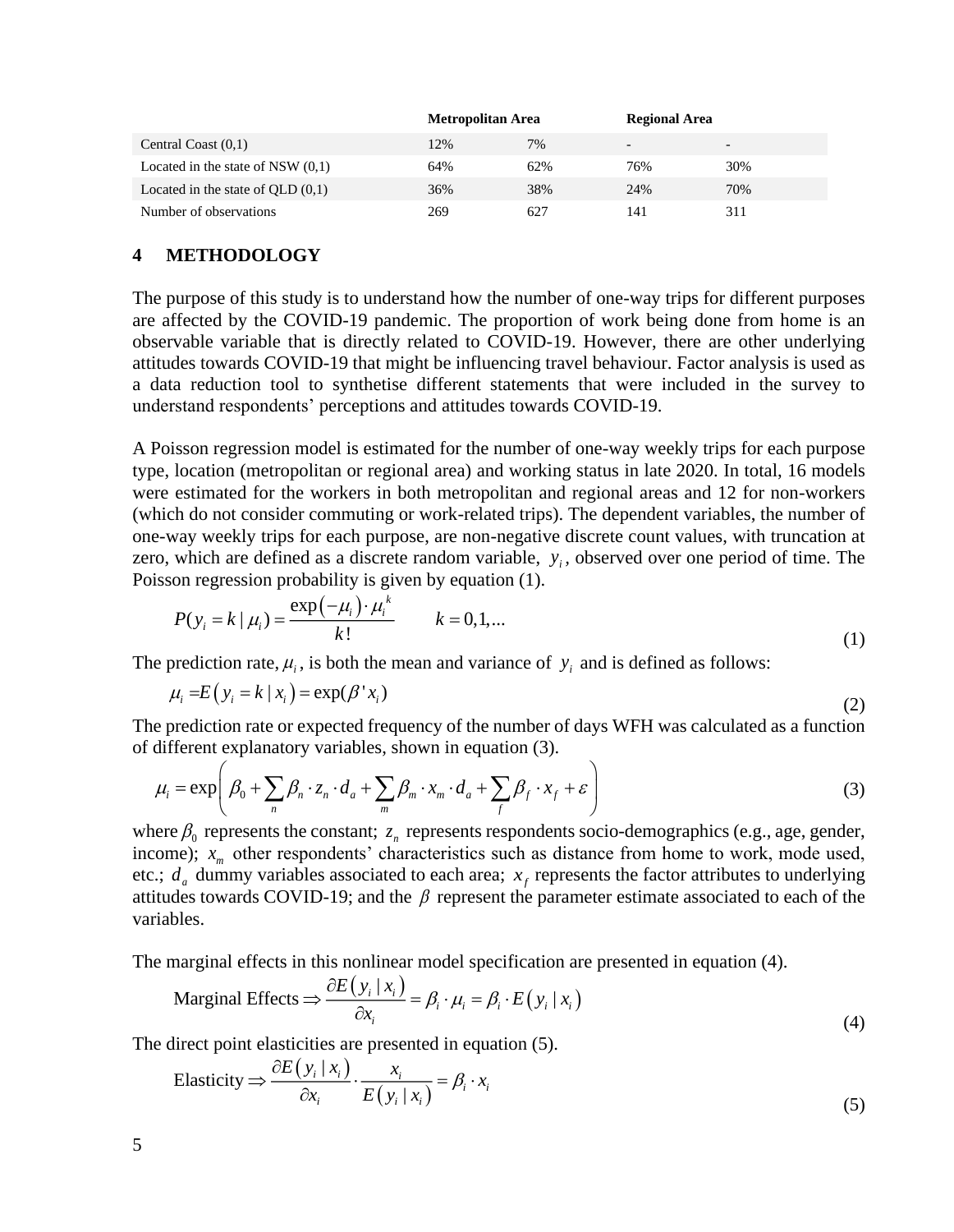The direct point elasticity formula indicates that a one percentage change in the *i*<sup>th</sup> regressor, *ceteris paribus*, leads to a one percentage change in the rate or expected frequency of  $\beta \cdot x_i$ . In contrast, where a variable is a dummy variable (1,0), a one percentage change is inappropriate, and a direct arc elasticity form is used as given in equation (6).

Arc Elasticity 
$$
\Rightarrow
$$
  $\frac{E(y_i | x_1) - E(y_i | x_2)}{x_1 - x_2} \cdot \frac{(x_1 + x_2)/2}{(E(y_i | x_1) + E(y_i | x_2))/2}$   

$$
= \frac{E(y_i | 1) - E(y_i | 0)}{E(y_i | 1) + E(y_i | 0)}
$$
(6)

The arc elasticity interpretation is equivalent to the direct elasticity presented in equation (5) but it has to be multiplied by 100 to represent a 100% change (from 1 to 0, or 0 to 1).

In the survey, respondents were asked to answer several attitudinal questions that referred to their concern about using public transport (PT), their attitude towards working from home (WFH), their concern about health, among others. The first step was to use the Kaiser-Meyer-Olkim (KMO) test to measure sampling adequacy (Kaiser & Rice, 1974) and the Bartlett's Test of Sphericity (Bartlett, 1951) – both of which suggested that a factor analysis may be useful with our data. Parallel analysis is used to identify the number of factors to be used, which is used to compare the size of the eigenvalues with those identified by a set of data of the same size generated randomly (Horn, 1965). The attitudinal questions that refer to work from home are only valid for those respondents that are currently employed, so a separate analysis was performed for these questions for workers only. The parallel analysis results suggested that 5 factors should be considered for all the sample, and 1 for workers in relation to the WFH attitudinal questions. Having defined how many factors should be retained, the method of extraction used was maximum log-likelihood with oblique rotation. This method was used over restricting the factor to be orthogonal because attitudes are rarely statistically independent. The six factors extracted were the following:

- 1. WFH lovers: positive attitude towards WFH, which is only appropriate for workers.
- 2. Authorities and community's response supporters: respondents that believe the authorities and community response towards the pandemic has been appropriate.
- 3. Social meeting lovers: respondents that feel comfortable having social meetings with friends, visiting restaurants and pubs, gyms and exercise groups, among others.
- 4. All meeting lovers: respondents that feel comfortable having any type of meeting, including music events, watching live entertainment, among others,
- 5. Concerned about health: respondents that are concerned about theirs and others health and general COVID-19 implications.
- 6. Concerned about public transport: people that are concerned about hygiene and the number of people in public transport due to COVID-19.

#### **5 MODEL RESULTS**

#### **5.1 Models for Workers in Metropolitan Areas**

The models results for the workers in metropolitan areas are presented in [Table 2.](#page-9-0) It is important to mention that the commuting model was only estimated for those respondents that worked outside the home for at least one day (e.g., commuted) as their behaviour is significantly different from those that never commuted, so it is not appropriate to model them together. The parameter estimates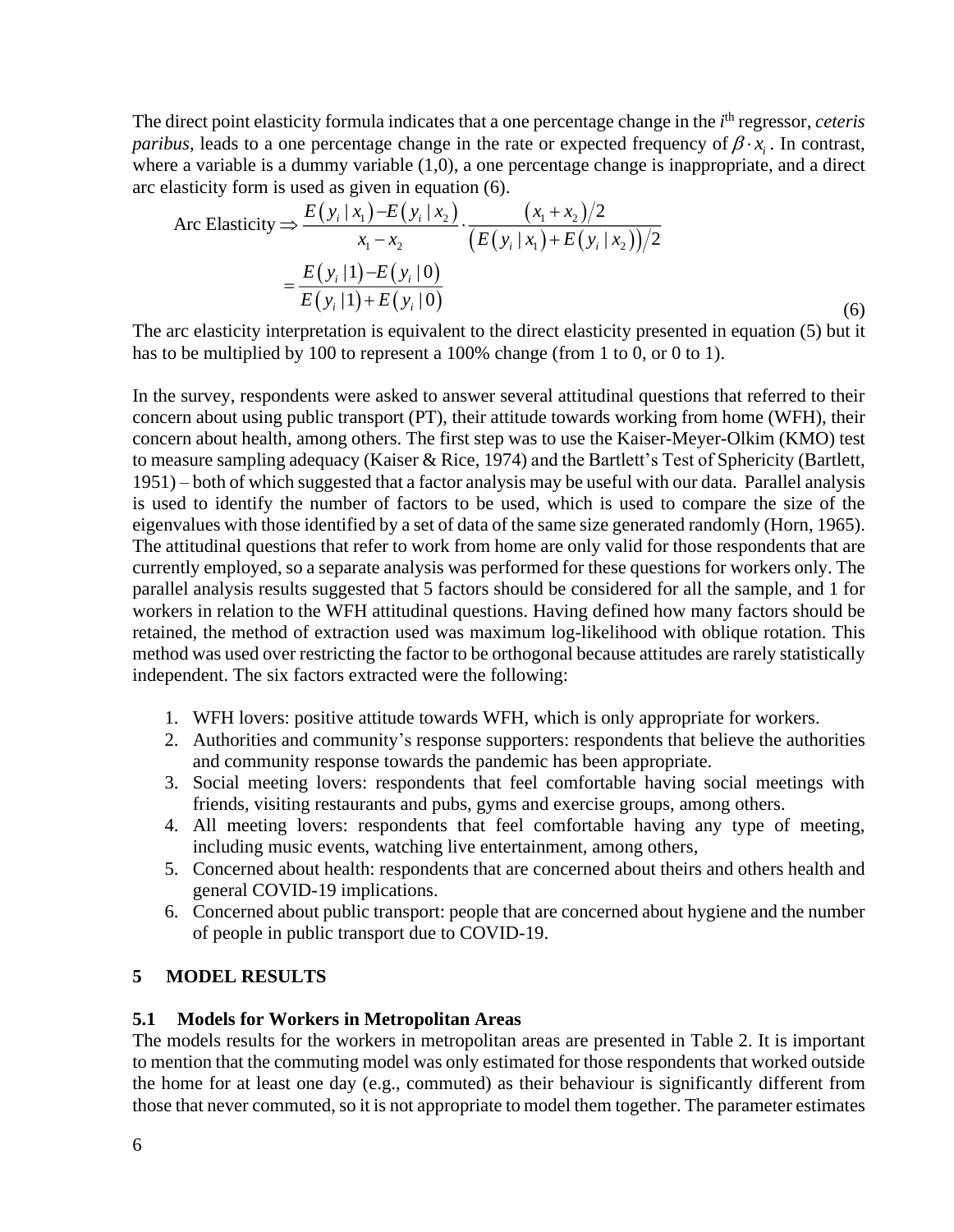suggest that different sociodemographic characteristics explain commuting and non-commuting travel behaviour for metropolitan workers. For example, income has a positive influence on commuting and social recreation trips for all regions, and a positive influence on shopping trips only in QLD (it was not statistically significant in NSW). The number of children in a household has a negative influence on work-related and social recreation trips, but a positive influence on education and shopping trips for all regions – and a positive influence on commuting trips in QLD. Results show that the proportion of days WFH has a negative influence on commuting and workrelated trips, as expected, but a positive influence on the number of education and shopping trips, and in NSW it also has a positive influence on the number of personal business and social/recreation trips. As people work more days from home, they also tend to increase their non-commuting weekly trips. The interaction term between the factor WFH lover and proportion of days WFH has a statistically significant and positive influence on commuting trips for both states (but lower in absolute value than the parameter proportion of days WFH). This suggests that, even though people that WFH more often tend to commute less, people that enjoy working from home tend to do more commuting trips than those who do not enjoy it. This is an interesting finding that suggests that liking WFH does not strictly mean there is a dislike to commute. In NSW, this interaction term had a significant and negative influence on social/recreation trips, which shows that people that WFH more often tend to do more social/recreation trips, but those that enjoy WFH tend also on average to do less social/recreation trips than those who do not enjoy it.

The factor related to the authorities and community response only had a statistically significant and positive influence on shopping trips, indicating that individuals that are supportive towards the response of authorities in particular tend to do more shopping trips. This may be linked to biosecurity issues and how they have been handled by State governments where the confidence in getting out and about for essential services is positive. The result for the social meetings factor suggests that people that feel comfortable going to social meetings tend to do more shopping, personal business and social/recreation trips, but less education trips. This may be in part due to ease with education can be undertaken online in contrast to the other trip purposes where face to face interaction is more important. Respondents that feel comfortable going to all meetings (including massive gatherings), tend to do more work-related, shopping and social/recreation trips but less commuting trips, possibly because it is easier to WFH in contrast undertaking the other purposes in the home. Individuals that are concerned about health also tend to do more personal business, however, those that use car to go to work (the week prior to the survey) tend to do less personal business trips. The interaction between commuting by car and being concerned about health had a positive influence on commuting trips and social/recreation trips, suggesting that those that are concerned about health and used the car to commute tend to do more of these trips relative to those that do not use the car to commute or are less concerned about health. Respondents concerned about the use of public transport tend to do less social/recreation trips in both states, but more personal business trips in NSW only.

Clearly, what we have is evidence of a significant amount of preference heterogeneity in trip making behaviour linked to socioeconomic characteristics and attitudinal positions. The ability to link particular trip making across all trip purposes as commuting activity changes due to the growing incidence of WFH, enables planners to gain a richer picture of the quantum of trips on the roads and on public transport.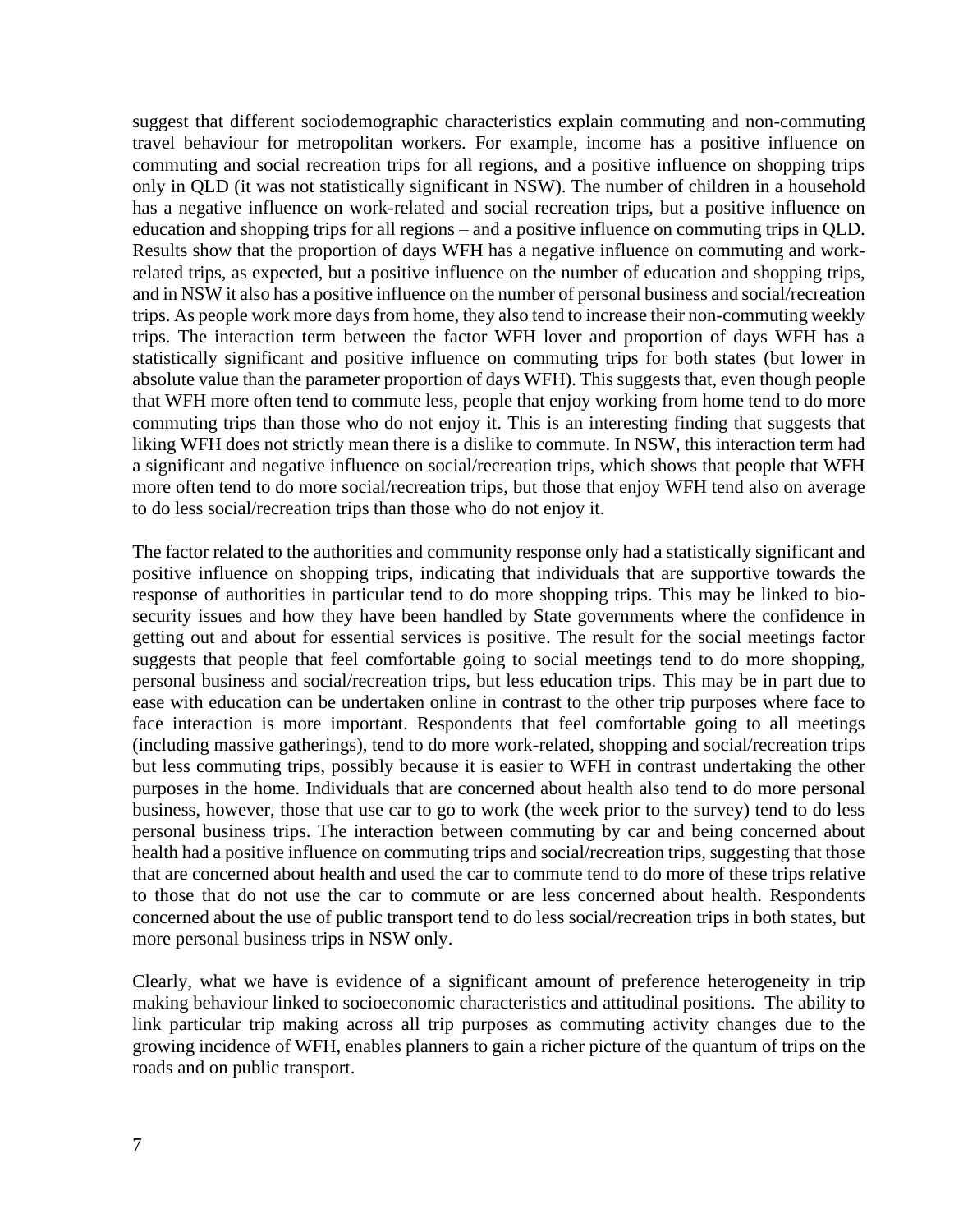#### **5.2 Models for Workers in Regional Areas**

The results for regional area worker models are presented in [Table 3.](#page-10-0) Income has a positive influence on the number of commuting and work-related trips for both states, and a negative influence on personal business trips in QLD. The number of children has a negative influence on the amount of commuting and work-related trips and a positive influence on the number of education trips. The proportion of days WFH has a negative influence on the number of commuting and work-related trips, and a positive influence on the number of social/recreation trips. The interaction term between WFH lovers and the proportion of days WFH has a negative influence on social/recreation trips. That is, respondents that WFH more often tend to do more social/recreation trips, but if they are WFH lovers they tend to do less trips than those that do not enjoy WFH as much.

The factor results suggest that people that have greater support for the government and wider community's response to COVID-19 tend to do undertake fewer work-related trips in both states; and in QLD they tend to do more commuting trips while in NSW it is fewer commuting trips. People that feel comfortable going to social meetings tend to do more work-related, shopping, personal business, and social/recreation trips; while people that feel comfortable going to all meetings (including massive gatherings) tend to do more education and shopping trips in both states, and less commuting trips in NSW. People that are concerned about health tend to do fewer commuting trips, but those that used car to go to work, tend to do more commuting trips than those that use other modes. Oppositely, respondents concerned about health tend to do more social/recreation trips, but those that use car to go to work tend to do less social/recreation trips than those that use other modes. Respondents that are more concerned about their health tend to do more work-related trips in QLD area, and those that also use car to go to work tend to do more education trips. Again, like metropolitan evidence, there exists a significant amount of heterogeneity in the influencing variables across the trip purposes, with this evidence being important in identifying patterns of trip making behaviour for particular origin-destination pairs during the COVID-19 period as WFH levels change in part linked to reduced levels of commuting. However, unlike metropolitan areas, commuting levels have not declined much at all, with WFH not having a statistically significant influence for three of the six trip purposes.

#### **5.3 Models for Non-workers Metropolitan Areas**

The model results for non-workers in metropolitan areas are summarised in [Table 4.](#page-11-0) The results show that, for example, income has a negative effect on the number of education trips, and a positive influence for social/recreation trips. Age has a negative effect on the number of education, shopping and personal business trips. The factors' results suggest that people who support authorities and community's response to COVID-19 tend to undertake more personal business trips which might suggest that they trust the effectiveness of the measures being taken by authorities and therefore do personal business trips which might be considered essential. People that feel comfortable going to social meetings tend to undertake more education, shopping and social/recreation trips, while people that feel comfortable going to larger gatherings (all meetings) tend to do more education and shopping trips, but less personal business trips. Individuals concerned about health and bio-security tend to have more personal business trips; and in QLD they only tend to do less social/recreation trips. People that are concerned about the bio-security associated with public transport tend to do less shopping, personal business and social/recreation trips.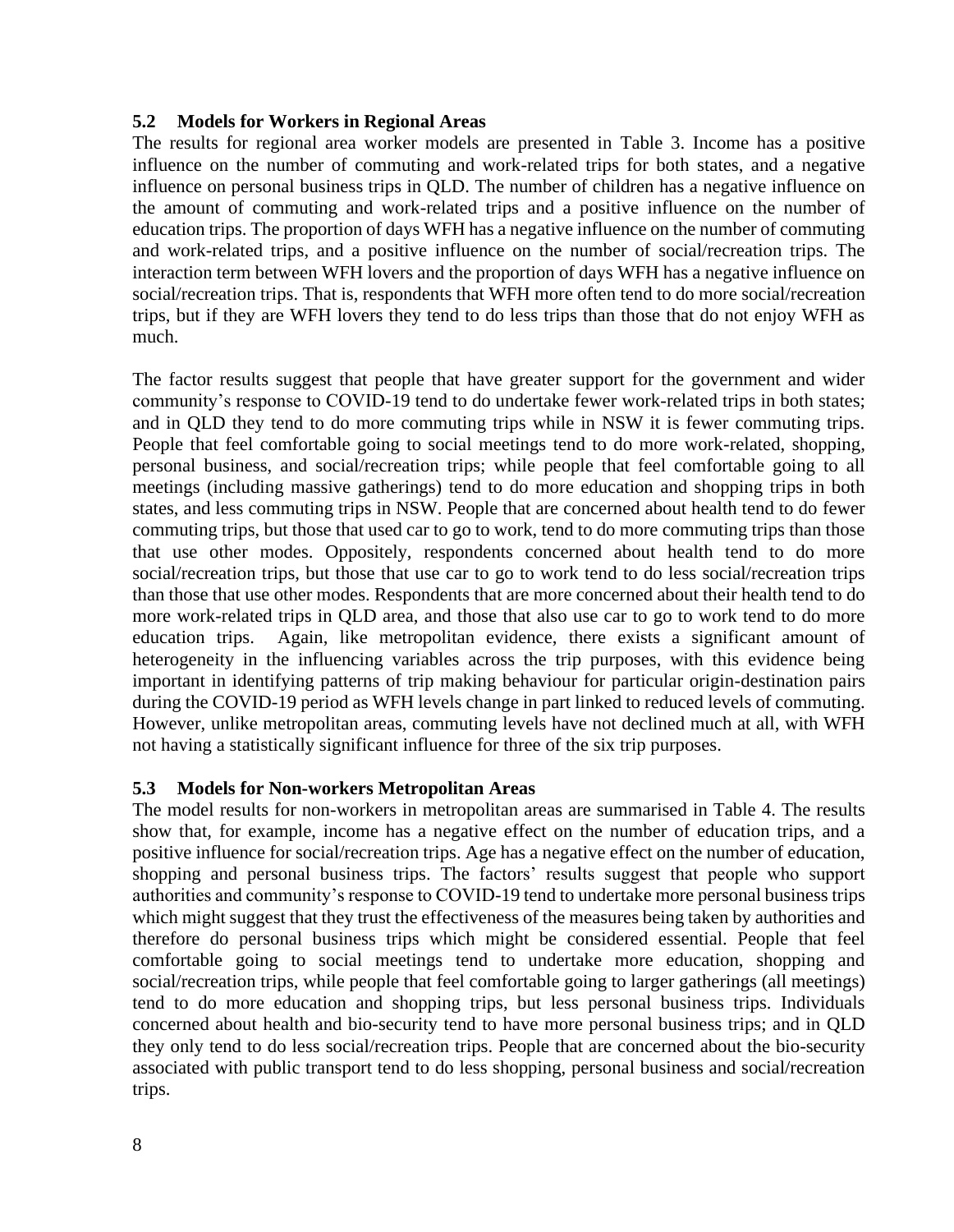| <b>Metropolitan workers</b>                                                         | Commute        | Work-<br>related | <b>Education</b> | <b>Shopping</b> | <b>Personal</b><br>business | Social/<br>recreation |
|-------------------------------------------------------------------------------------|----------------|------------------|------------------|-----------------|-----------------------------|-----------------------|
| Constant                                                                            | 2.382 (32.39)  | 0.305(2.82)      | $-0.616(2.85)$   | 1.411(25.22)    | $-0.067(0.39)$              | 0.899(8.69)           |
| Age (years)                                                                         | $-0.009(5.92)$ |                  | $-0.022(4.91)$   |                 | $-0.012(3.61)$              |                       |
| Gender female $(0,1)$                                                               |                | $-0.682(7.70)$   | 0.564(6.31)      | $-0.090(2.15)$  |                             | $-0.092(1.62)$        |
| Personal income ('000AUD\$)                                                         | 0.001(1.73)    |                  |                  |                 |                             | 0.002(3.78)           |
| Personal income in QLD State ('000AUD\$)                                            |                |                  |                  | 0.001(1.90)     |                             |                       |
| Number of children in household                                                     |                | $-0.146(3.06)$   | 0.366(9.57)      | 0.089(4.62)     |                             | $-0.080(3.24)$        |
| Number of children in household in QLD State                                        | 0.038(1.60)    |                  |                  |                 |                             |                       |
| At least one child in primary school $(0,1)$                                        | $-0.083(1.67)$ | 0.368(2.84)      | 1.153(10.95)     | $-0.120(1.94)$  |                             |                       |
| Number of cars per adult in household                                               | 0.087(3.10)    | 0.425(8.61)      | 0.335(6.60)      |                 | 0.197(3.76)                 | 0.095(2.32)           |
| Distance from home to office (kms)                                                  | $-0.001(1.79)$ | 0.003(3.89)      | $-0.007(2.77)$   | $-0.003(3.46)$  |                             |                       |
| Proportion of days WFH                                                              | $-1.482(4.45)$ | $-0.657(5.89)$   | 0.578(6.13)      | 0.110(2.24)     |                             |                       |
| Proportion of days WFH in NSW State                                                 |                |                  |                  |                 | 0.849(2.75)                 | 0.221(2.72)           |
| Occupation clerical and administration $(0,1)$                                      | 0.083(1.69)    | $-0.358(2.80)$   |                  |                 |                             |                       |
| Used car to go to work last week $(0,1)$                                            | $-0.329(7.46)$ | $-0.304(3.14)$   | $-0.335(3.41)$   | $-0.131(2.74)$  | 0.300(2.68)                 | $-0.137(2.17)$        |
| Work located in CBD area (0,1)                                                      |                |                  | $-0.434(3.48)$   | 0.143(2.75)     |                             |                       |
| Central Coast (0,1)                                                                 |                |                  |                  |                 | $-0.608(3.02)$              |                       |
| Brisbane $(0,1)$                                                                    | $-0.126(2.49)$ | $-0.656(4.44)$   |                  |                 | $-0.305(2.52)$              | $-0.298(3.46)$        |
| Located in the state of NSW $(0,1)$                                                 |                |                  | $-0.453(5.46)$   |                 |                             | $-0.195(2.55)$        |
| Factor analysis: authorities and community response                                 |                |                  |                  | 0.046(2.11)     |                             |                       |
| Factor analysis: social meetings                                                    |                |                  | $-0.071(2.12)$   | 0.124(5.91)     | 0.192(5.13)                 | 0.338(10.82)          |
| Factor analysis: all meetings                                                       | $-0.046(2.98)$ | 0.114(3.43)      |                  | 0.091(4.81)     |                             | 0.158(5.88)           |
| Factor analysis: concerned about health                                             |                |                  |                  |                 | 0.378(3.50)                 |                       |
| Factor analysis: public transport concerned                                         |                |                  |                  |                 |                             | $-0.144(5.13)$        |
| Interaction between factor analysis: public transport concerned and NSW State       |                |                  |                  |                 | 0.161(2.79)                 |                       |
| Interaction between factor WFH lover and proportion of days WFH                     | 0.435(1.61)    |                  |                  |                 |                             |                       |
| Interaction between factor WFH lover and proportion of days WFH in NSW State        |                |                  |                  |                 | $-0.603(2.40)$              |                       |
| Interaction between factor concerned about health and use of car to go to work last | 0.064(2.00)    |                  |                  |                 | $-0.323(2.77)$              | 0.099(2.77)           |
| week                                                                                |                |                  |                  |                 |                             |                       |
| <b>Restricted log-likelihood</b>                                                    | $-1,677.13$    | $-1,252.83$      | $-1,430.93$      | $-938.71$       | $-1,051.40$                 | $-1,669.38$           |
| Log-likelihood at convergence                                                       | $-1,561.53$    | $-1,130.72$      | $-991.88$        | $-1,784.12$     | $-999.30$                   | $-1,559.46$           |
| AIC/n                                                                               | 6.72           | 3.65             | 3.20             | 5.73            | 3.23                        | 5.02                  |
| Sample size                                                                         | 469            | 627              | 627              | 627             | 627                         | 627                   |

### **Table 2: Model estimates for respondents currently employed (workers) located in metropolitan areas – mean (t value)**

<span id="page-9-0"></span>\*Note: The commuting model only considers those individuals that commute sometimes. Respondents that never commuted (i.e., worked from home every day) had a different behaviour, so could not be modelled together.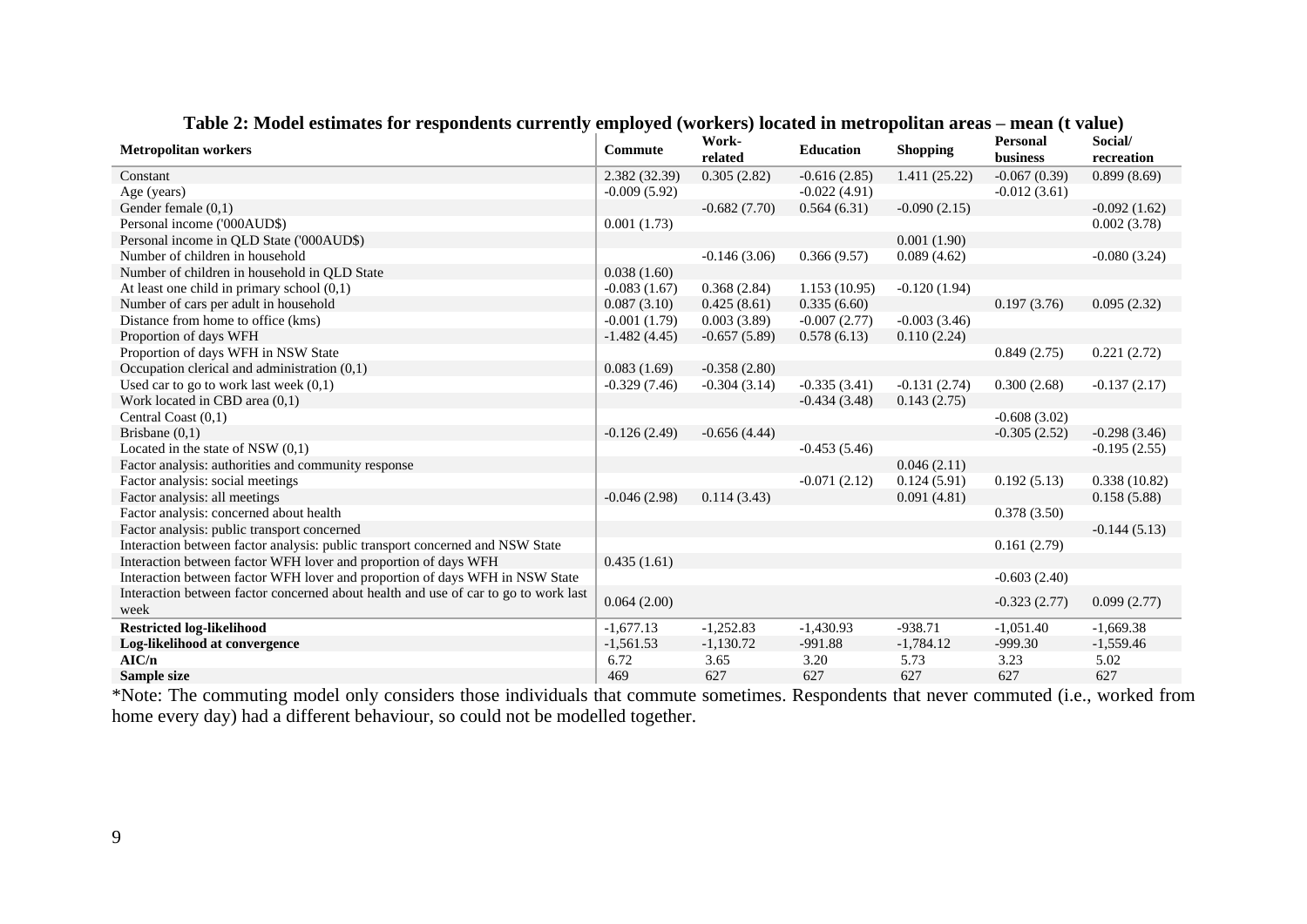| <b>Regional workers</b>                                                             | <b>Commute</b> | Work-<br>related | <b>Education</b> | <b>Shopping</b> | <b>Personal</b><br>business | Social/<br>recreation |
|-------------------------------------------------------------------------------------|----------------|------------------|------------------|-----------------|-----------------------------|-----------------------|
| Constant                                                                            | 1.939 (20.58)  | $-0.108(0.63)$   | $-0.423(1.98)$   | 1.468(14.10)    | 1.355(6.22)                 | 1.250(9.60)           |
| Age (years)                                                                         | $-0.008(4.26)$ |                  | $-0.016(3.40)$   |                 | $-0.014(3.18)$              | $-0.005(1.81)$        |
| Gender female $(0,1)$                                                               |                | $-0.445(3.72)$   | 0.744(6.46)      | 0.137(2.14)     |                             |                       |
| Personal income ('000AUD\$)                                                         | 0.003(5.90)    | 0.006(5.67)      |                  |                 |                             |                       |
| Personal income in QLD State ('000AUD\$)                                            |                |                  |                  |                 | $-0.005(3.29)$              |                       |
| Number of children in household                                                     | $-0.053(3.18)$ | $-0.087(1.76)$   | 0.395(10.68)     |                 |                             |                       |
| At least one child in primary school $(0,1)$                                        |                |                  | 0.716(5.71)      |                 |                             | $-0.248(2.42)$        |
| Number of cars per adult in household                                               |                | 0.163(2.03)      |                  |                 |                             | $-0.125(2.25)$        |
| Distance from home to office (kms)                                                  |                | $-0.008(2.18)$   | $-0.006(2.78)$   |                 |                             | $-0.004(2.17)$        |
| Proportion of days WFH                                                              | $-0.839(4.70)$ | $-1.026(3.94)$   |                  |                 |                             | 1.918(4.85)           |
| Occupation clerical and administration $(0,1)$                                      |                | $-0.541(3.41)$   |                  |                 |                             | 0.217(2.47)           |
| Occupation manager $(0,1)$                                                          |                |                  |                  |                 |                             | 0.373(3.41)           |
| Occupation sales $(0,1)$                                                            |                |                  |                  |                 |                             |                       |
| Industry category retail (0,1)                                                      |                | $-0.904(3.96)$   |                  |                 |                             |                       |
| Used car to go to work last week $(0,1)$                                            |                |                  |                  |                 | $-0.685(4.30)$              |                       |
| Used car to go to work last week in QLD State $(0,1)$                               | 0.167(2.98)    |                  |                  |                 |                             |                       |
| Prior to COVID-19 used car to go to work $(0,1)$                                    |                |                  |                  | $-0.252(2.44)$  |                             |                       |
| Factor analysis: authorities and community response                                 |                | $-0.205(3.51)$   |                  |                 |                             |                       |
| Factor analysis: authorities and community response in QLD State                    | 0.104(3.30)    |                  |                  |                 |                             |                       |
| Factor analysis: authorities and community response in NSW State                    | $-0.103(2.54)$ |                  |                  |                 |                             |                       |
| Factor analysis: social meetings                                                    |                | 0.307(6.30)      |                  | 0.090(3.25)     | 0.132(3.03)                 | 0.128(4.27)           |
| Factor analysis: all meetings                                                       |                |                  | 0.073(2.21)      | 0.044(1.73)     |                             |                       |
| Factor analysis: all meetings in NSW State                                          | $-0.088(2.83)$ |                  |                  |                 |                             |                       |
| Factor analysis: concerned about health                                             | $-0.322(3.51)$ |                  |                  |                 |                             | 0.310(2.78)           |
| Factor analysis: concerned about health in QLD State                                |                | 0.126(2.10)      |                  |                 |                             |                       |
| Interaction between factor WFH lover and proportion of days WFH                     |                |                  |                  |                 |                             | $-1.893(5.70)$        |
| Interaction between factor concerned about health and use of car to go to work last | 0.370(4.00)    |                  | 0.148(3.12)      |                 |                             | $-0.236(2.05)$        |
| week                                                                                |                |                  |                  |                 |                             |                       |
| <b>Restricted log-likelihood</b>                                                    | $-897.41$      | $-672.33$        | $-861.89$        | $-818.60$       | $-577.74$                   | $-860.37$             |
| Log-likelihood at convergence                                                       | $-828.06$      | $-573.31$        | $-617.22$        | $-808.30$       | $-551.89$                   | $-803.07$             |
| AIC/n                                                                               | 5.87           | 3.76             | 4.02             | 5.23            | 3.58                        | 5.24                  |
| Sample size                                                                         | 286*           | 311              | 311              | 311             | 311                         | 311                   |

**Table 3: Model estimates for respondents currently employed (workers) located in the regional area – mean (t value)**

<span id="page-10-0"></span>\*Note: The commuting model only considers those individuals that commute sometimes. Respondents that never commuted (i.e., worked from home every day) had a different behaviour, so could not be modelled together.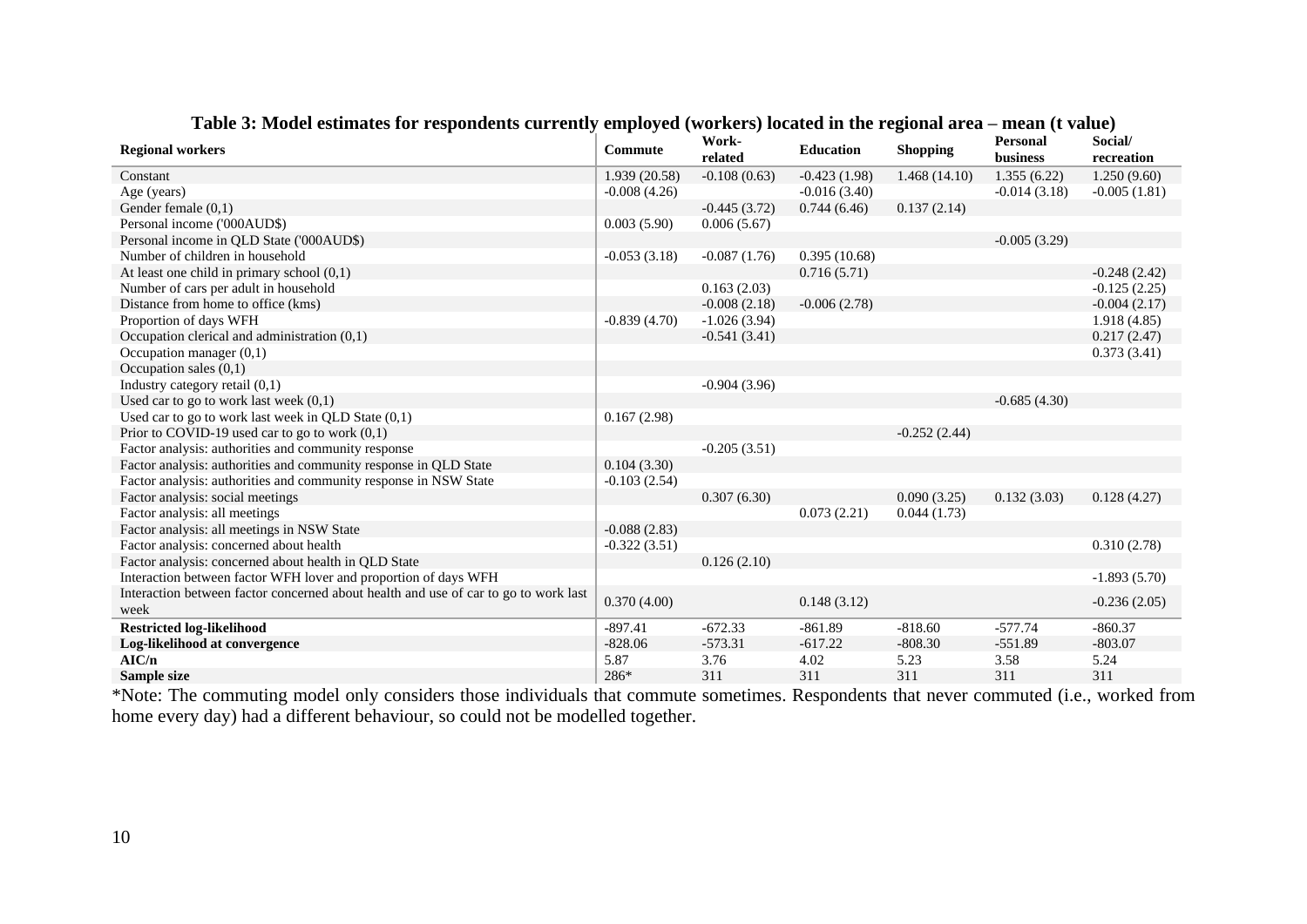### **5.4 Models for Non-workers Regional Areas**

The model results for non-workers in regional areas are presented in [Table 5.](#page-11-1) The results show that, income has a positive effect on social/recreation trips, and only in QLD a positive effect on education and personal business trips. Age has a negative effect on education trips and a positive influence on the number of personal business trips. The factors' results show that people that support authorities and community's response to COVID-19 tend to do more social/recreation trips, and only in QLD they have fewer education trips.

<span id="page-11-0"></span>People that feel comfortable going to social meetings tend to undertake a greater number of education and social/recreation trips, while individuals that feel comfortable going to larger gatherings (all meetings) tend to have a higher number of education and social/recreation trips but undertake less shopping and personal business trips. People that are concerned about health in NSW tend to do fewer education trips.

| Table 4: Model estimates for respondents not currently employed (non-workers) located |  |
|---------------------------------------------------------------------------------------|--|
| in metropolitan areas – mean (t value)                                                |  |

| <b>Metropolitan non-workers</b>                      | <b>Education</b> | <b>Shopping</b> | <b>Personal</b><br><b>business</b> | Social/<br>recreation |
|------------------------------------------------------|------------------|-----------------|------------------------------------|-----------------------|
| Constant                                             | 2.988(10.13)     | 2.013(13.40)    | 0.836(2.94)                        | 0.663(7.22)           |
| Age (years)                                          | $-0.057(11.22)$  | $-0.009(4.34)$  | $-0.026(6.46)$                     |                       |
| Gender female $(0,1)$                                | $-1.016(6.03)$   | $-0.181(2.68)$  | $-0.355(2.66)$                     |                       |
| Personal income ('000AUD\$)                          | $-0.006(2.48)$   |                 |                                    | 0.004(4.25)           |
| Number of children in household                      | 0.541(14.78)     | 0.149(6.43)     | $-0.227(3.26)$                     | $-0.102(2.58)$        |
| Number of cars per adult in household                |                  |                 | 0.629(6.24)                        | 0.324(5.35)           |
| Brisbane $(0,1)$                                     | $-0.664(2.51)$   |                 |                                    |                       |
| Located in the state of NSW $(0,1)$                  |                  | $-0.164(2.53)$  | 0.393(2.77)                        | $-0.213(2.67)$        |
| Factor analysis: authorities and community response  |                  |                 | 0.254(3.56)                        |                       |
| Factor analysis: social meetings                     | 0.482(6.38)      | 0.226(6.54)     |                                    | 0.257(7.60)           |
| Factor analysis: all meetings                        | 0.219(3.11)      | 0.114(3.47)     | $-0.119(1.99)$                     |                       |
| Factor analysis: concerned about health              |                  |                 | 0.321(3.68)                        |                       |
| Factor analysis: concerned about health in QLD State |                  |                 |                                    | $-0.107(1.76)$        |
| Factor analysis: public transport concerned          |                  | $-0.126(4.22)$  | $-0.096(1.62)$                     | $-0.164(4.90)$        |
| <b>Restricted log-likelihood</b>                     | $-621.49$        | $-800.52$       | $-555.45$                          | $-854.00$             |
| Log-likelihood at convergence                        | $-367.74$        | $-738.48$       | $-509.15$                          | $-783.81$             |
| AIC/n                                                | 2.79             | 5.55            | 3.86                               | 5.89                  |
| Sample size                                          | 269              | 269             | 269                                | 269                   |

#### <span id="page-11-1"></span>**Table 5: Model estimates for respondents not currently employed (non-workers) located in the regional area – mean (t value)**

| <b>Regional non-workers</b>                                                | <b>Education</b> | <b>Shopping</b> | <b>Personal</b><br><b>business</b> | Social/<br>recreation |
|----------------------------------------------------------------------------|------------------|-----------------|------------------------------------|-----------------------|
| Constant                                                                   | $-1.100(1.65)$   | 1.428(14.60)    | $-2.516(4.28)$                     | 0.752(4.64)           |
| Age (years)                                                                | $-0.027(2.95)$   |                 | 0.017(2.38)                        |                       |
| Gender female $(0,1)$                                                      | 0.635(1.99)      | 0.274(2.99)     |                                    | 0.273(2.04)           |
| Personal income ('000AUD\$)                                                |                  |                 |                                    | 0.008(4.22)           |
| Personal income in QLD State ('000AUD\$)                                   | 0.016(30.00)     |                 | 0.024(3.03)                        |                       |
| Number of children in household                                            | 0.572(8.33)      |                 |                                    | $-0.123(2.36)$        |
| Number of cars per adult in household                                      |                  |                 |                                    | 0.206(2.81)           |
| Located in the state of NSW $(0,1)$                                        |                  | $-0.372(4.04)$  | 0.854(1.77)                        | $-0.729(5.75)$        |
| Factor analysis: authorities and community response                        |                  |                 |                                    | 0.095(1.70)           |
| Factor analysis: authorities and community response in<br><b>OLD</b> State | $-0.822(6.05)$   |                 |                                    |                       |
| Factor analysis: social meetings                                           | 0.252(2.34)      |                 |                                    | 0.212(3.22)           |
| Factor analysis: all meetings                                              | 0.214(1.99)      | $-0.083(2.46)$  | $-0.306(3.70)$                     | 0.173(2.95)           |
| Factor analysis: concerned about health in NSW State                       | $-0.428(3.40)$   |                 |                                    |                       |
| <b>Restricted log-likelihood</b>                                           | $-277.95$        | $-410.42$       | $-192.23$                          | $-408.70$             |
| Log-likelihood at convergence                                              | $-137.40$        | $-396.19$       | $-173.12$                          | $-375.78$             |
| AIC/n                                                                      | 2.08             | 5.68            | 2.53                               | 5.46                  |
| Sample size                                                                | 141              | 141             | 141                                | 141                   |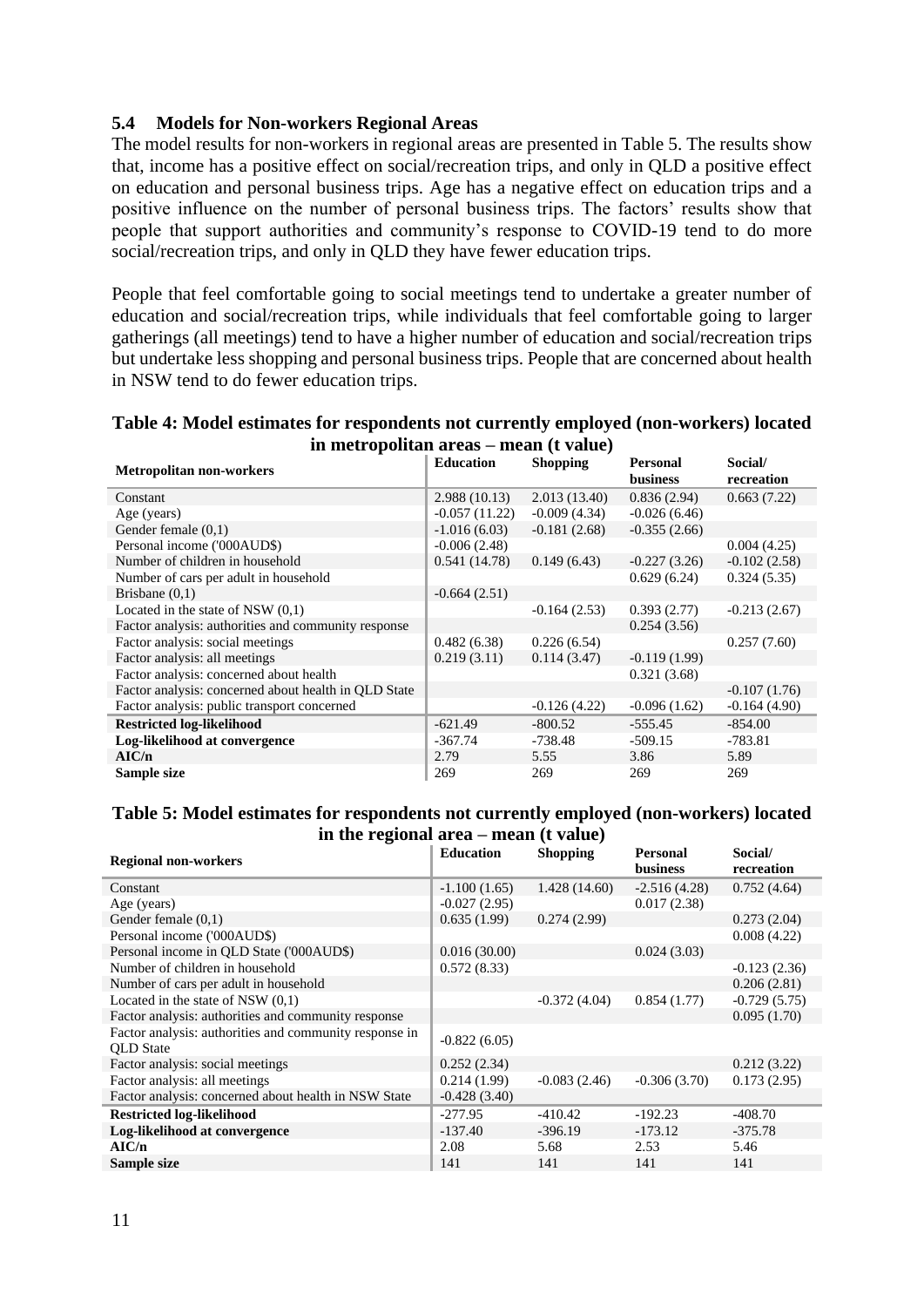### **5.5 Elasticities**

We have calculated the point and arc direct elasticities as an informative way of identifying the sensitivity of trip frequency to levels of each explanatory variable. They represent the relationship between the expected frequency of the number of weekly one-way trips and the statistically significant influences. All elasticities are relatively inelastic. [Table 6](#page-12-0) presents the elasticities for workers in metropolitan areas and [Table 7](#page-13-0) in regional areas; while [Table 8](#page-13-1) presents the elasticities for non-workers in metropolitan areas and [Table 9](#page-13-2) in regional areas.

The elasticity of age in the commuting trips model is of -0.350 in metropolitan areas and -0.310 in regional areas, which indicates, *ceteris paribus*, that a person 10% older is (e.g., 24 years old relative to 20 years old) undertakes 3.5% fewer one-way weekly commuting trips in metropolitan areas and 3.1% fewer in regional areas. Given that elasticities are unitless and hence directly comparable, we can see that the elasticities associated with age create the greatest behavioural change across three trip purposes with a number of relatively high elasticities for some variables in some trip purpose models. Age has a significantly higher influence on non-workers education and personal trips. A person who is 10% older is likely to do 8.7% less education trips if he/she is a metropolitan area worker; 6% if he/she is regional area worker; 33.4% if he/she is a non-worker in a metropolitan area; and 15.6% if he/she is a non-worker in regional areas compared to someone 10% younger. This provides evidence that older people not currently employed are significantly less likely to undertake education trips than those currently employed, particularly if they live in metropolitan areas.

<span id="page-12-0"></span>

| <b>Metropolitan workers</b>          | Commute  | Work-<br>related | <b>Education</b> | <b>Shopping</b> | <b>Personal</b><br><b>business</b> | Social/<br>recreation |
|--------------------------------------|----------|------------------|------------------|-----------------|------------------------------------|-----------------------|
| Age (years)                          | $-0.350$ |                  | $-0.870$         |                 | $-0.496$                           |                       |
| Gender female $(0,1)$                |          | $-0.328$         | 0.275            | $-0.045$        |                                    | $-0.046$              |
| Personal income ('000AUD\$)          | 0.052    |                  |                  | 0.022           |                                    | 0.146                 |
| Number of children in household      | 0.016    | $-0.162$         | 0.405            | 0.099           |                                    | $-0.089$              |
| At least one child in primary school |          |                  |                  |                 |                                    |                       |
| (0,1)                                | $-0.041$ | 0.182            | 0.520            | $-0.060$        |                                    |                       |
| Number of cars per adult in          |          |                  |                  |                 |                                    |                       |
| household                            | 0.103    | 0.485            | 0.382            |                 | 0.224                              | 0.108                 |
| Distance from home to office (kms)   | $-0.026$ | 0.053            | $-0.131$         | $-0.067$        |                                    |                       |
| Proportion of days WFH               | $-0.132$ | $-0.231$         | 0.204            | 0.039           | 0.039                              | 0.053                 |
| Occupation clerical and              |          |                  |                  |                 |                                    |                       |
| administration $(0,1)$               | 0.042    | $-0.177$         |                  |                 |                                    |                       |
| Used car to go to work last week     |          |                  |                  |                 |                                    |                       |
| (0,1)                                | $-0.165$ | $-0.151$         | $-0.166$         | $-0.065$        | 0.158                              | $-0.073$              |
| Work located in CBD area $(0,1)$     |          | 0.123            | $-0.213$         | 0.071           |                                    |                       |
| Central Coast $(0,1)$                |          |                  |                  |                 | $-0.295$                           |                       |
| Brisbane $(0,1)$                     | $-0.063$ | $-0.317$         |                  |                 | $-0.151$                           | $-0.148$              |
| Located in the state of NSW $(0,1)$  |          |                  | $-0.223$         |                 |                                    | $-0.097$              |

**Table 6: Elasticities for the models of workers located in metropolitan areas**

Similarly, a person who is 10% older than someone else is likely to undertake 5% less personal business trips if he/she is a metropolitan area worker; 5.2% if he/she is regional area worker; 15.4% if he/she is a non-worker in a metropolitan area; and 9.7% more personal business trips if he/she is a non-worker in regional areas. This suggests that older respondents not currently employed tend to undertake more personal business trips in regional areas, relative to younger respondents. This relationship is opposite in regional and metropolitan area workers and metropolitan area non-workers, where older respondents tend to do less personal business trips than younger respondents.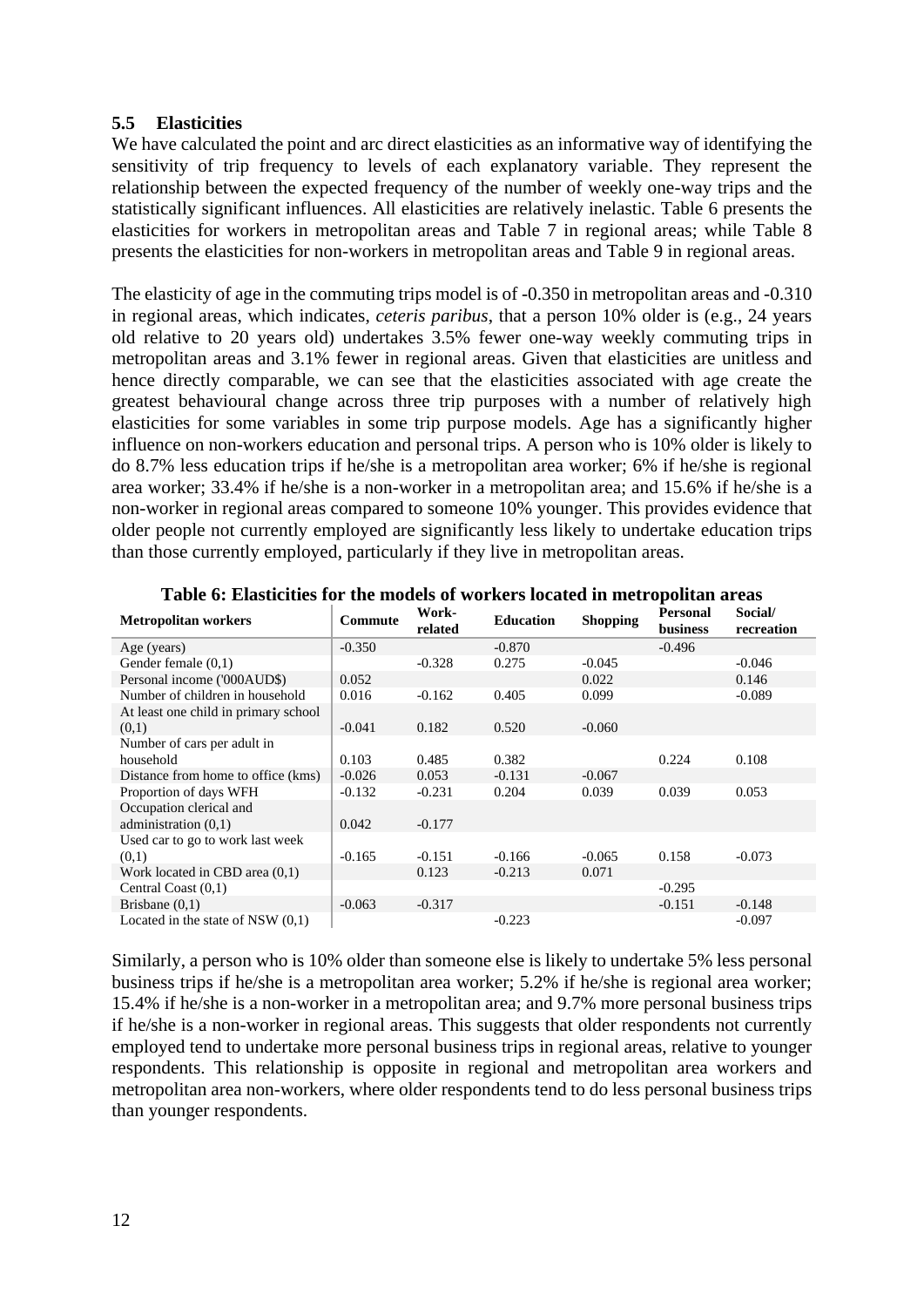<span id="page-13-0"></span>

| Table 77 Engolement for the models of workers located in regional areas |          |                  |                  |                 |                                    |                       |
|-------------------------------------------------------------------------|----------|------------------|------------------|-----------------|------------------------------------|-----------------------|
| <b>Regional workers</b>                                                 | Commute  | Work-<br>related | <b>Education</b> | <b>Shopping</b> | <b>Personal</b><br><b>business</b> | Social/<br>recreation |
| Age (years)                                                             | $-0.310$ |                  | $-0.599$         |                 | $-0.524$                           | $-0.193$              |
| Gender female $(0,1)$                                                   |          | $-0.219$         | 0.356            | 0.068           |                                    |                       |
| Personal income ('000AUD\$)                                             | 0.217    | 0.412            |                  |                 | $-0.212$                           |                       |
| Number of children in household                                         | $-0.063$ | $-0.103$         | 0.468            |                 |                                    |                       |
| At least one child in primary school<br>(0,1)                           |          |                  | 0.343            |                 |                                    | $-0.124$              |
| Number of cars per adult in<br>household                                |          | 0.232            |                  |                 |                                    | $-0.178$              |
| Distance from home to office (kms)                                      |          | $-0.140$         | $-0.119$         |                 |                                    | $-0.073$              |
| Proportion of days WFH                                                  | $-0.052$ | $-0.141$         |                  |                 |                                    | $-0.052$              |
| Occupation clerical and<br>administration $(0,1)$                       |          | $-0.264$         |                  |                 |                                    | 0.108                 |
| Occupation manager $(0,1)$                                              |          |                  |                  |                 |                                    | 0.185                 |
| Industry category retail $(0,1)$                                        |          | $-0.424$         |                  |                 |                                    |                       |
| Used car to go to work last week $(0,1)$                                | 0.080    |                  | 0.009            |                 | $-0.330$                           | $-0.015$              |
| Prior to COVID-19 used car to go to<br>work $(0,1)$                     |          |                  |                  | $-0.125$        |                                    |                       |

## **Table 7: Elasticities for the models of workers located in regional areas**

## **Table 8: Elasticities for the models of non-workers located in metropolitan areas**

<span id="page-13-1"></span>

| <b>Metropolitan non-workers</b>       | <b>Education</b> | <b>Shopping</b> | <b>Personal</b><br><b>business</b> | Social/<br>recreation |
|---------------------------------------|------------------|-----------------|------------------------------------|-----------------------|
| Age (years)                           | $-3.336$         | $-0.499$        | $-1.536$                           |                       |
| Gender female $(0,1)$                 | $-0.469$         | $-0.090$        | $-0.176$                           |                       |
| Personal income ('000AUD\$)           | $-0.212$         |                 |                                    | 0.138                 |
| Number of children in household       | 0.405            | 0.111           | $-0.170$                           | $-0.077$              |
| Number of cars per adult in household |                  |                 | 0.591                              | 0.305                 |
| Brisbane $(0,1)$                      | $-0.320$         |                 |                                    |                       |
| Located in the state of NSW $(0,1)$   |                  | $-0.082$        | 0.194                              | $-0.106$              |

#### **Table 9: Elasticities for the models of non-workers located in regional areas**

<span id="page-13-2"></span>

| <b>Regional non-workers</b>           | <b>Education</b> | <b>Shopping</b> | ້<br><b>Personal</b><br><b>business</b> | Social/<br>recreation |
|---------------------------------------|------------------|-----------------|-----------------------------------------|-----------------------|
| Age (years)                           | $-1.558$         |                 | 0.968                                   |                       |
| Gender female $(0,1)$                 | 0.307            | 0.136           |                                         | 0.136                 |
| Personal income ('000AUD\$)           | 0.117            |                 | 0.179                                   | 0.245                 |
| Number of children in household       | 0.515            |                 |                                         | $-0.111$              |
| Number of cars per adult in household |                  |                 |                                         | 0.231                 |
| Located in the state of NSW $(0,1)$   |                  | $-0.184$        | 0.403                                   | $-0.349$              |

## **6 SIMULATIONS**

Different scenarios were simulated that represent the behavioural sensitivity of the number of one-way weekly trips by purpose due to variations in the proportion of days WFH, distance from home to work and age. These explanatory variables did not have a statistically significant impact on all trips purposes' models, so only the statistically significant relationships will be analysed below. [Figure 2](#page-14-0) presents the simulation results for changes in the proportion of days WFH on the weekly one-way trips made by workers in metropolitan and regional areas. In both locations, the number of commuting trips decrease as the proportion of days WFH increases, as expected, and it decreases faster in metropolitan areas than regional areas. Work-related trips also decrease but at a slower rate when the proportion of days WFH increase. In metropolitan areas, the number of education and personal business weekly trips increase very similarly as the proportion of days WFH increases, with a slight increase in the number of shopping trips and social/recreation trips. In regional areas, there is a significant increase in the number of social/recreation trips as the proportion of days WFH increase. What these findings suggest is that there is an identified increase in all non-commuting trip activity when WFH increases and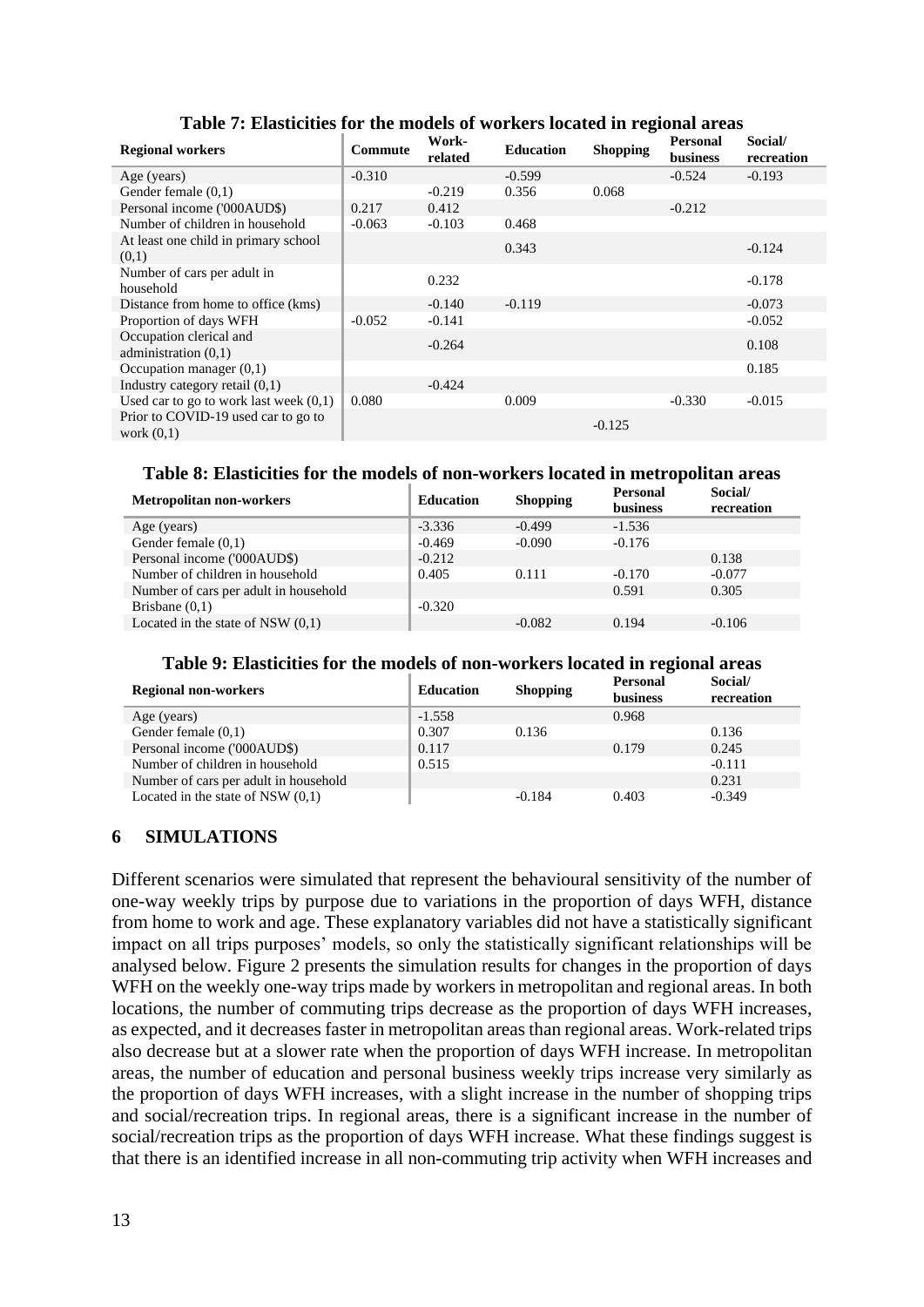its associated reduction in commuting in metropolitan areas, but this is not the case in regional contexts where only social/recreation trips are impacted by the WFH increase.



**Figure 2: Proportion of days WFH simulation results**

<span id="page-14-0"></span>The distance from home to work simulation results, presented in [Figure 3,](#page-14-1) suggest that people that work further from where they live in metropolitan areas, tend to do less commuting, shopping and education trips, but more work-related trips. It is important to note that the average number of commuting and shopping weekly trips is significantly higher than the education and work-related trips. In regional areas, people that work further from where they live tend to do less social/recreation, education and work-related trips. In regional areas, the average for social/recreation trips is higher than for the other two.



**Figure 3: Distance from home to work simulation results**

<span id="page-14-1"></span>These results show the impact of a respondents' quantum of commuting trips on their noncommuting travel behaviour, suggesting that metropolitan area workers that have a longer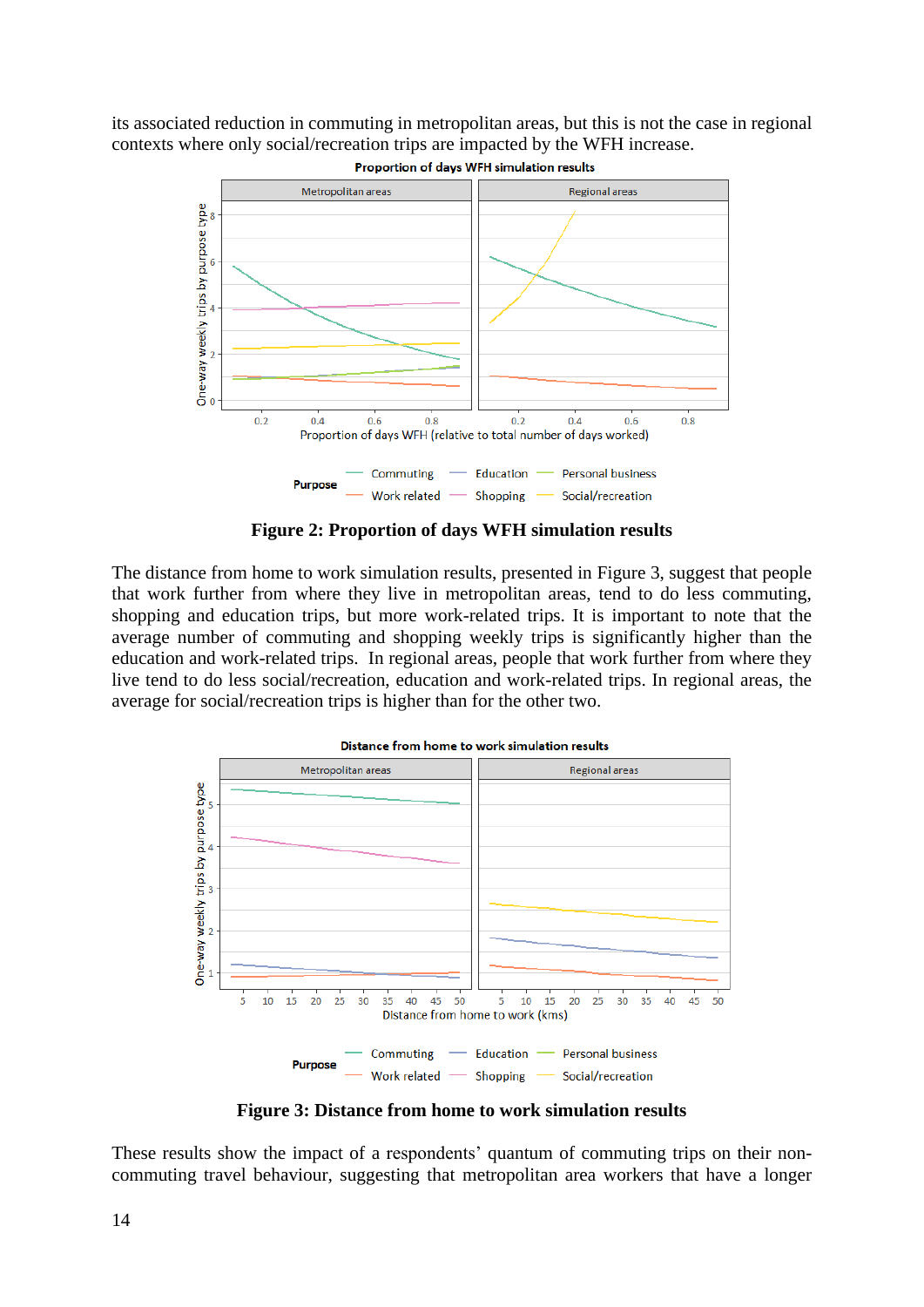commuting trips usually do less of these trips, but also less shopping and education trips, and slightly more work-related trips. Workers in regional areas that have longer commuting trips tend to undertake less social/recreation, education and work-related trips.

# **7 CONCLUSIONS**

This study's focus is to understand the impact of COVID-19 on commuting and noncommuting travel behaviour. The impact of COVID-19 is measured through the proportion of days WFH, which has increased significantly, especially in metropolitan areas, as a result of this health crisis, and through respondents' perceptions and attitudes towards COVID-19. The data in this study includes respondents from metropolitan and regional areas in two states in Australia, QLD and NSW, and includes workers and non-workers. A separate model is estimated for different trip purposes: commuting, work-related, education/childcare, shopping, personal business and social/recreation.

To include the underlying attitudes towards COVID-19, factor analysis was used, and six factors were extracted that represent WFH loving attitude, support towards authorities and wider community response, social meeting lovers, all meeting lovers (including massive gatherings), health concerned, and public transport concerned. These factors were included as explanatory variables in Poisson regression models, along with respondents' socioeconomic characteristics, other characteristics related to their work (e.g., distance from home to work) and location variables. The results suggest that attitudes towards COVID-19 have a significant influence on commuting and non-commuting travel activity. In metropolitan areas, people that WFH more often are less likely to undertake commuting trips, but if they love WFH to some extent then they are more likely to have commuting trips than individuals who do not love WFH. Workers that are concerned about the use of public transport due to COVID-19 are less likely to do work-related and social/recreation trips in metropolitan areas, and non-workers who are concerned are less likely to do shopping, personal business or social/recreation trips in metropolitan areas. In arriving at these findings, we have to recognise the real possibility that additional constraints that are not under the control of an individual may be at play such as less work for work-related travel and fewer people asking someone to visit them.

The results show that the proportion of days WFH has a significant impact on travel behaviour. As expected, it produces a reduction in the number of commuting and work-related trips in metropolitan and regional areas. Moreover, it generates an increase in shopping and education trips in metropolitan areas, and an increase in social/recreation trips in regional areas.

The findings in this study can be used as a guideline as to the impact of COVID-19 on weekly travel behaviour for commuting and non-commuting trips and to suggest changes to be made to strategic transport models where trip frequency is relevant. The impact of COVID-19 is measured both in terms of the proportion of days worked from home instead of the office, but also in terms of the attitudes and perceptions of COVID-19 in daily life. These measures affect workers and non-workers and people in metropolitan and regional areas. The long-term impacts of COVID-19 are yet to be seen, but it is expected that working from home will prevail where possible, as it has proven to have advantages in terms of time-use, productivity and life balance. Health concerns might also have a long-term effect, even after we have overcome this pandemic or learnt to live with it in a fully vaccinated setting. This study suggests that WFH, health concerns and general attitudes towards COVID-19 play an important role in all-purpose mobility trips and not just commuting activity.